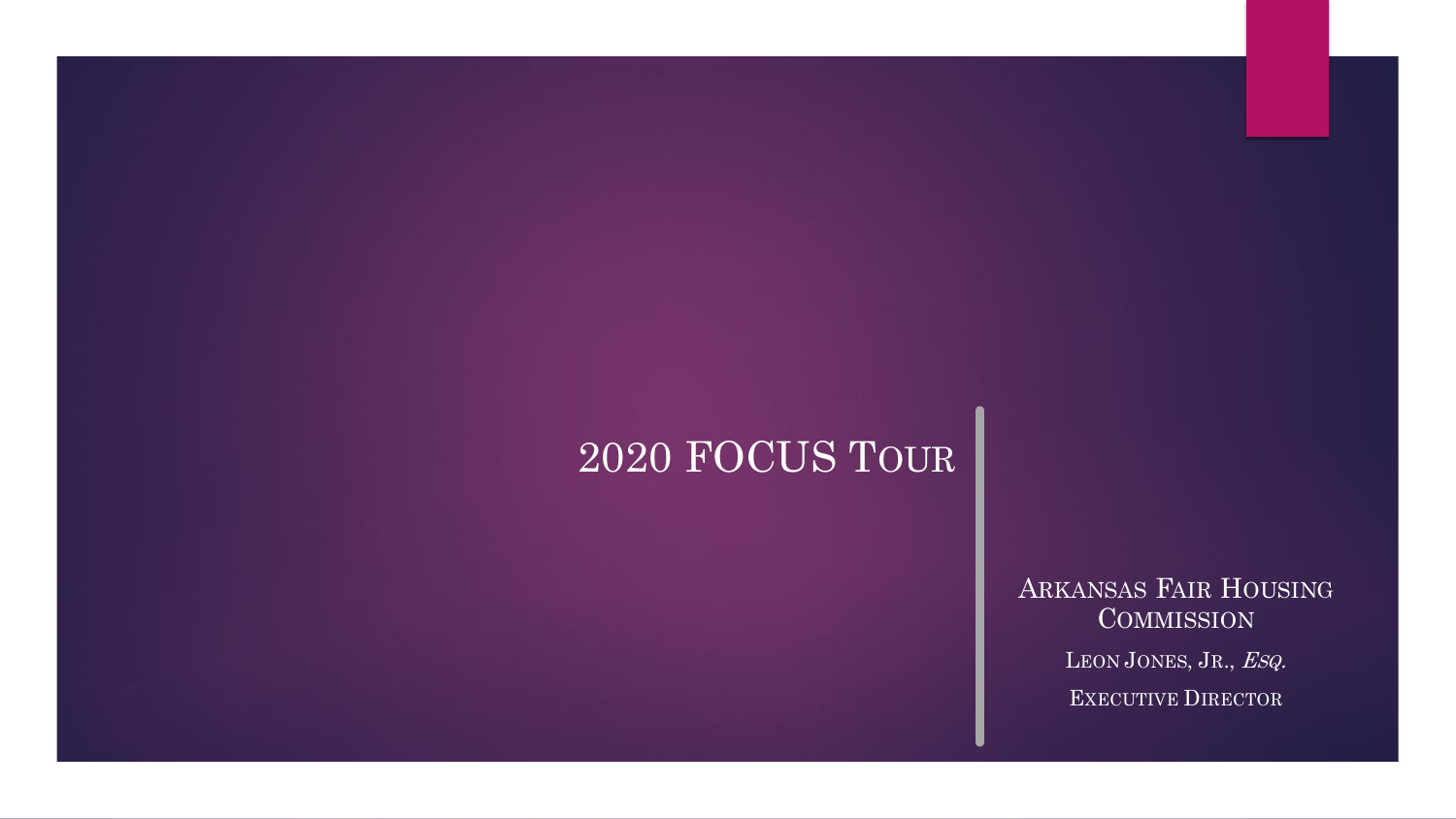## TOPICS OF DISCUSSION

- FEDERAL FAIR HOUSING ACT
- **ARKANSAS FAIR HOUSING ACT**
- PROTECTED CLASSES
- **MEDICAL MARIJUANA AND PROPERTY RIGHTS**
- REASONABLE ACCOMMODATION
- REASONABLE MODIFICATION
- SERVICE ANIMALS
- FORMS OF HOUSING DISCRIMINATION
- MANAGEMENT BEST PRACTICES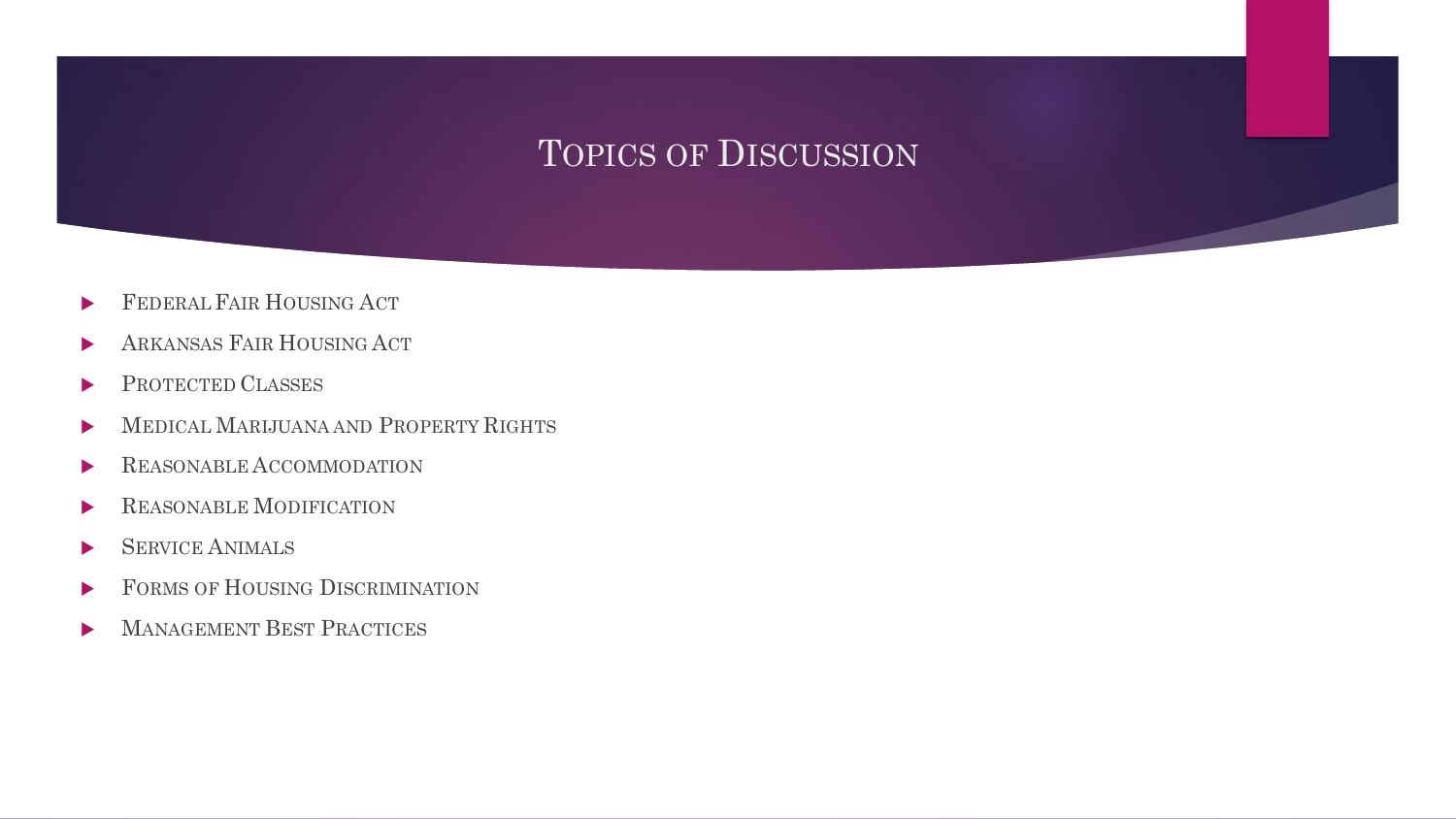FAIR HOUSING ACT CIVIL RIGHTS ACT OF 1968 – TITLE VIII

### WHAT IS FAIR HOUSING/FAIR LENDING?

 A PERSON'S RIGHT TO CHOOSE WHERE HE OR SHE WILL LIVE WITHOUT REGARD TO PERSONAL CHARACTERISTICS SUCH AS RACE, COLOR, NATIONAL ORIGIN, SEX, RELIGION, FAMILY STATUS OR DISABILITY STATUS AND REFERS TO ALL ASPECTS OF A REAL ESTATE OR REAL- ESTATE RELATED TRANSACTION.

WHAT DOES THE ACT ACCOMPLISH?

- ON APRIL 11, 1968 (ONE WEEK AFTER THE ASSASSINATION OF DR. KING ON APRIL 4, 1968), CONGRESS PASSED THE FEDERAL FAIR HOUSING ACT, TITLE VIII OF THE CIVIL RIGHTS ACT OF 1968.
- TITLE VIII OF THE CIVIL RIGHTSACT OF 1968 PROHIBITED DISCRIMINATION IN THE SALE, RENTAL AND FINANCING OF HOUSING ONLY ON THE BASIS OF RACE, COLOR, NATIONAL ORIGIN AND RELIGION.
- **PROTECTIONS AGAINST DISCRIMINATION BASED ON GENDER WERE ADDED IN 1974.**
- EFFECTIVE MARCH 12, 1989 EXPANDED COVERAGE OF THE ACT TO PROHIBIT DISCRIMINATION BASED ON **DISABILITY** AND FAMILIAL STATUS (THE PRESENCE OR ANTICIPATED PRESENCE OF CHILDREN UNDER THE AGE OF 18 IN A HOUSEHOLD) AND ADDED PROTECTIONS FOR CIVIL RIGHTS WORKERS.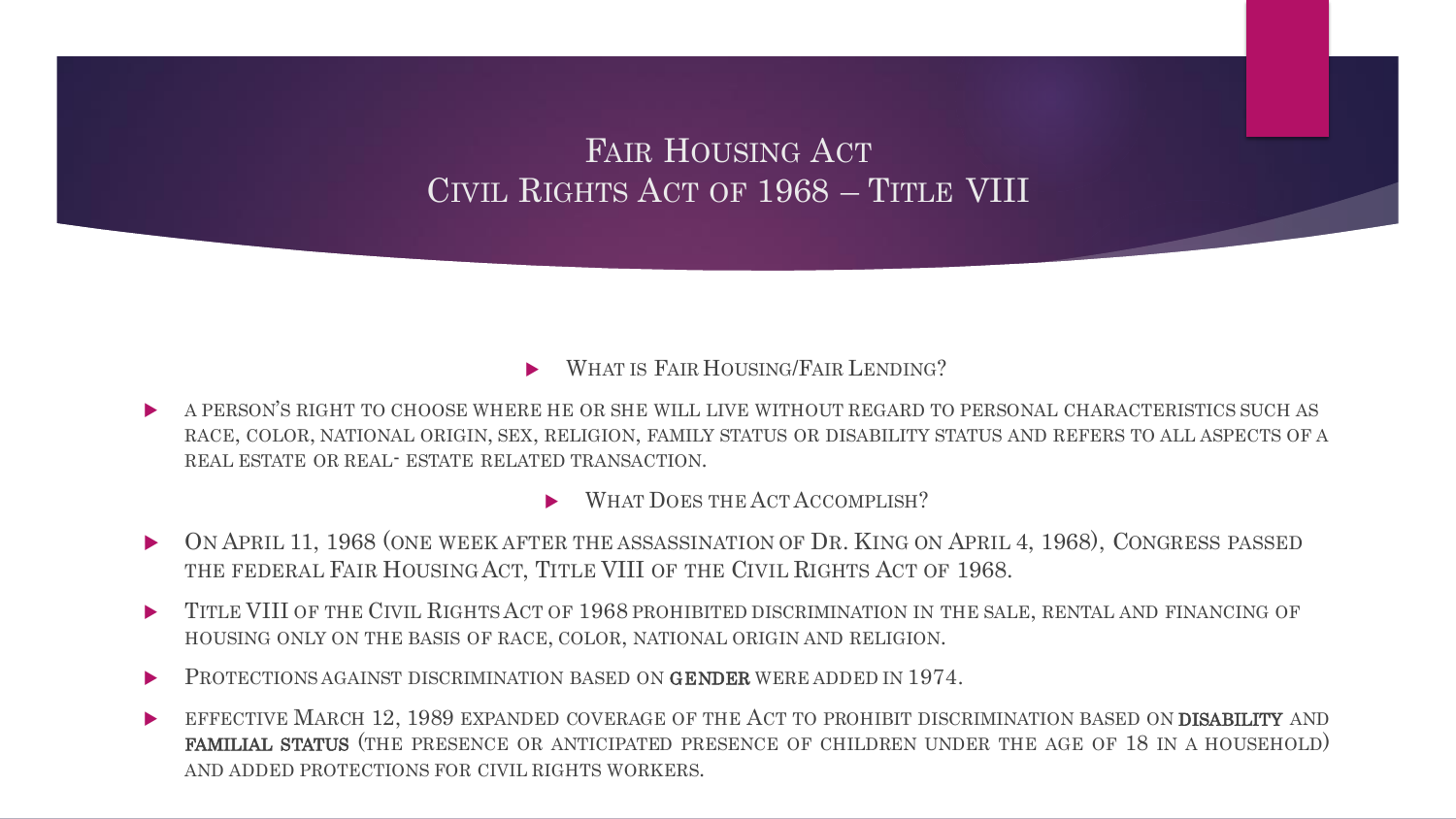## FAIR HOUSING ACT IN ARKANSAS

- "IN 1993, THE ARKANSAS LEGISLATURE ENACTED ITS FIRST MODERN CIVIL RIGHTS ACT, THE CIVIL RIGHTS ACT OF 1993."\*
- THE ARKANSAS FAIR HOUSING ACT WAS AMENDED IN 2003 TO ADOPT LANGUAGE MORE CONSISTENT WITH EXISTING FEDERAL LEGISLATION AND TO ALLOW THE STATE OF ARKANSAS TO GAIN SUBSTANTIAL EQUIVALENCY STATUS UNDER HUD'S FAIR HOUSING ASSISTANCE PROGRAM.
- HUD RECOGNIZED THE ARKANSAS FAIR HOUSING ACT, AS BEING "SUBSTANTIALLY EQUIVALENT" AND ALLOWED ARKANSAS TO JOIN OTHER STATES ALREADY PARTICIPATING IN HUD'S FAIR HOUSING ASSISTANCE PROGRAM (FHAP) – A PROGRAM THAT FUNDS GOVERNMENTAL FAIR HOUSING ENFORCEMENT ACTIVITIES.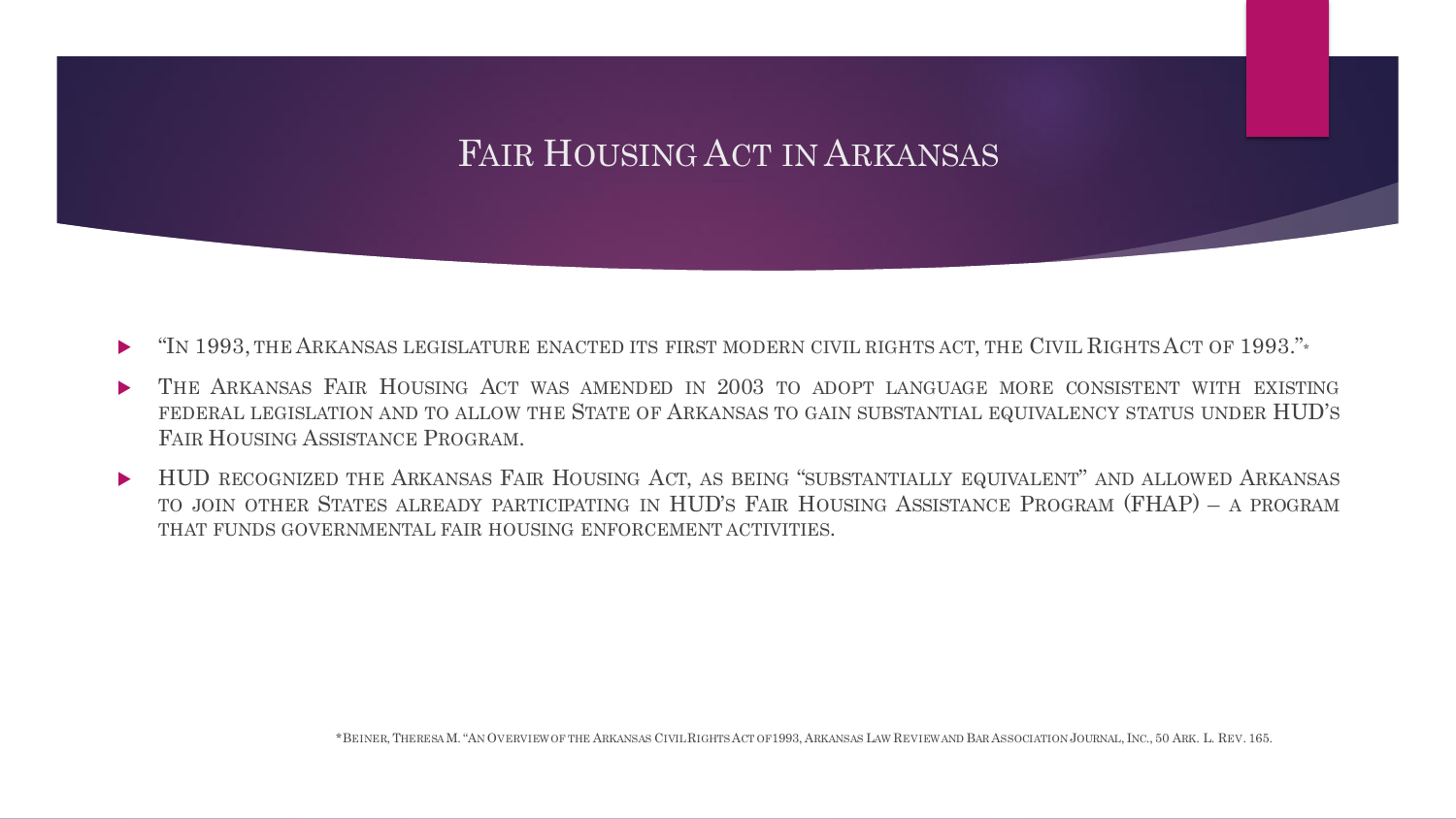## FAIR HOUSING ACT IN ARKANSAS, CONT.

- WITH THE CIVIL RIGHTS ACT OF 1993, ARKANSAS BEGAN TO PAVE THE WAY FOR THE ARKANSAS FAIR HOUSING ACT TO SPECIFICALLY COVER DISCRIMINATION IN HOUSING AND HOUSING-RELATED TRANSACTIONS.
- THROUGH THE CONCERTED EFFORTS OF COMMUNITY LEADERS, THE REAL ESTATE COMMUNITY AND GOVERNMENT AND CITY OFFICIALS, THE ARKANSAS GENERAL ASSEMBLY PASSED THE ARKANSAS FAIR HOUSING ACT BY ACT 1785 OF 2001 APRIL 19, 2001.
- THE ARKANSAS FAIR HOUSING ACT WAS AMENDED IN 2003 TO ADOPT LANGUAGE MORE CONSISTENT WITH EXISTING FEDERAL LEGISLATION AND TO ALLOW THE STATE OF ARKANSAS TO GAIN SUBSTANTIAL EQUIVALENCY STATUS UNDER HUD'S FAIR HOUSING ASSISTANCE PROGRAM.
- TO ENFORCE THE PROVISIONS OF THE ACT, THE ARKANSAS GENERAL ASSEMBLY CREATED THE ARKANSAS FAIR HOUSING COMMISSION AS A QUASI-JUDICIAL, REGULATORY AGENCY CHARGED WITH INVESTIGATING AND RESOLVING COMPLAINTS ALLEGING DISCRIMINATION IN HOUSING AND HOUSING-RELATED TRANSACTIONS BASED ON RACE, COLOR, RELIGION, SEX, NATIONAL ORIGIN, DISABILITY AND FAMILY STATUS.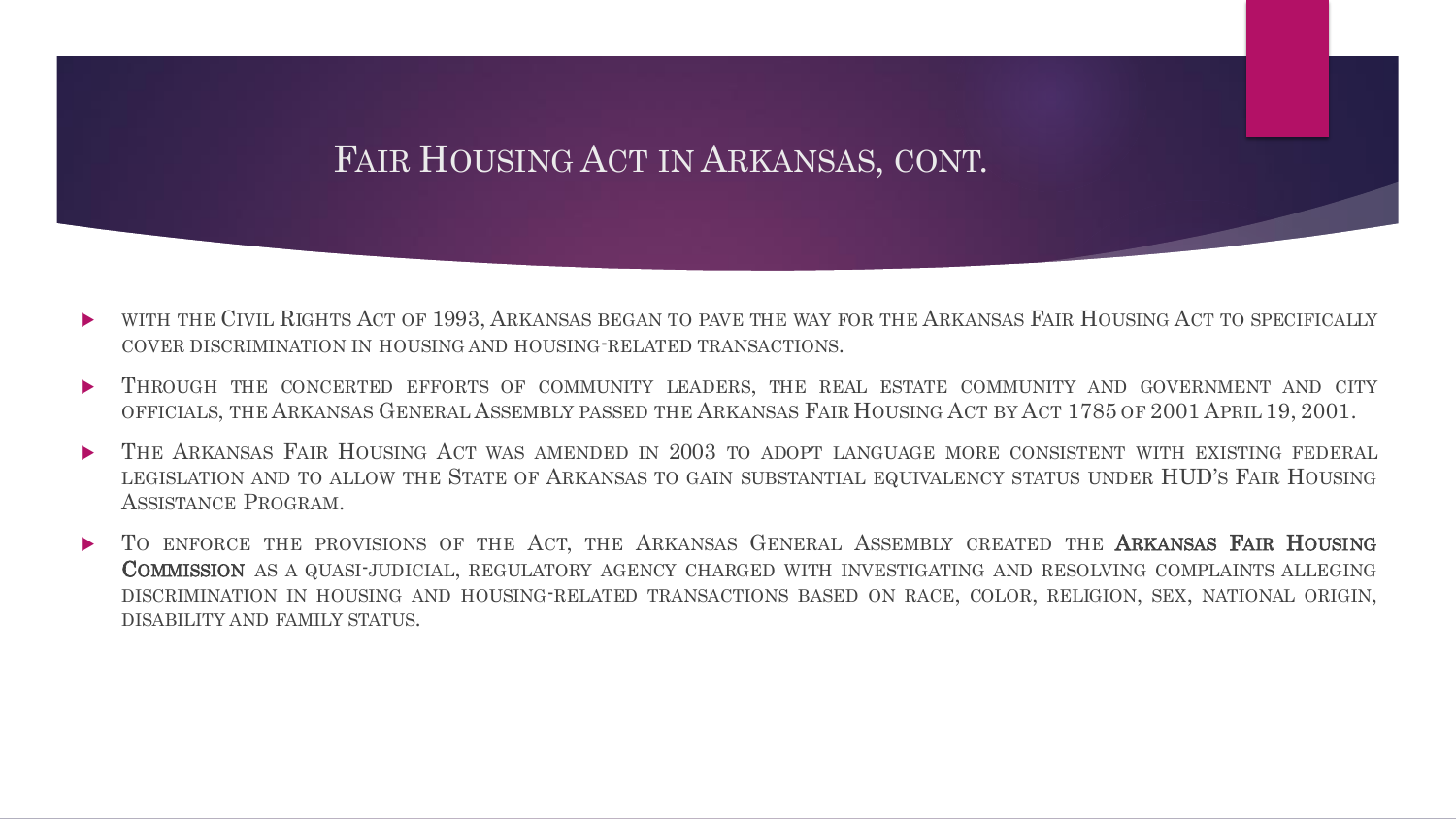## PROTECTED CLASSES

#### RACE

Race discrimination involves treating someone unfavorably because he/she is of a certain race or because of personal characteristics associated with race (such as hair texture or certain facial features).

### **COLOR**

- Color discrimination involves treating someone unfavorably because of skin color or complexion.
- (e.g.) Black American w/light complexion vs. Black American w/darker complexion.

### NATIONAL ORIGIN

 This involves treating someone unfairly because of his/her place of origin or ancestry, or because the person has the physical, cultural or linguistic characteristics of a specific or particular national origin group.

### RELIGION

 Discrimination based upon religion involves treating someone unfairly because of his/her religious observance and practices and beliefs.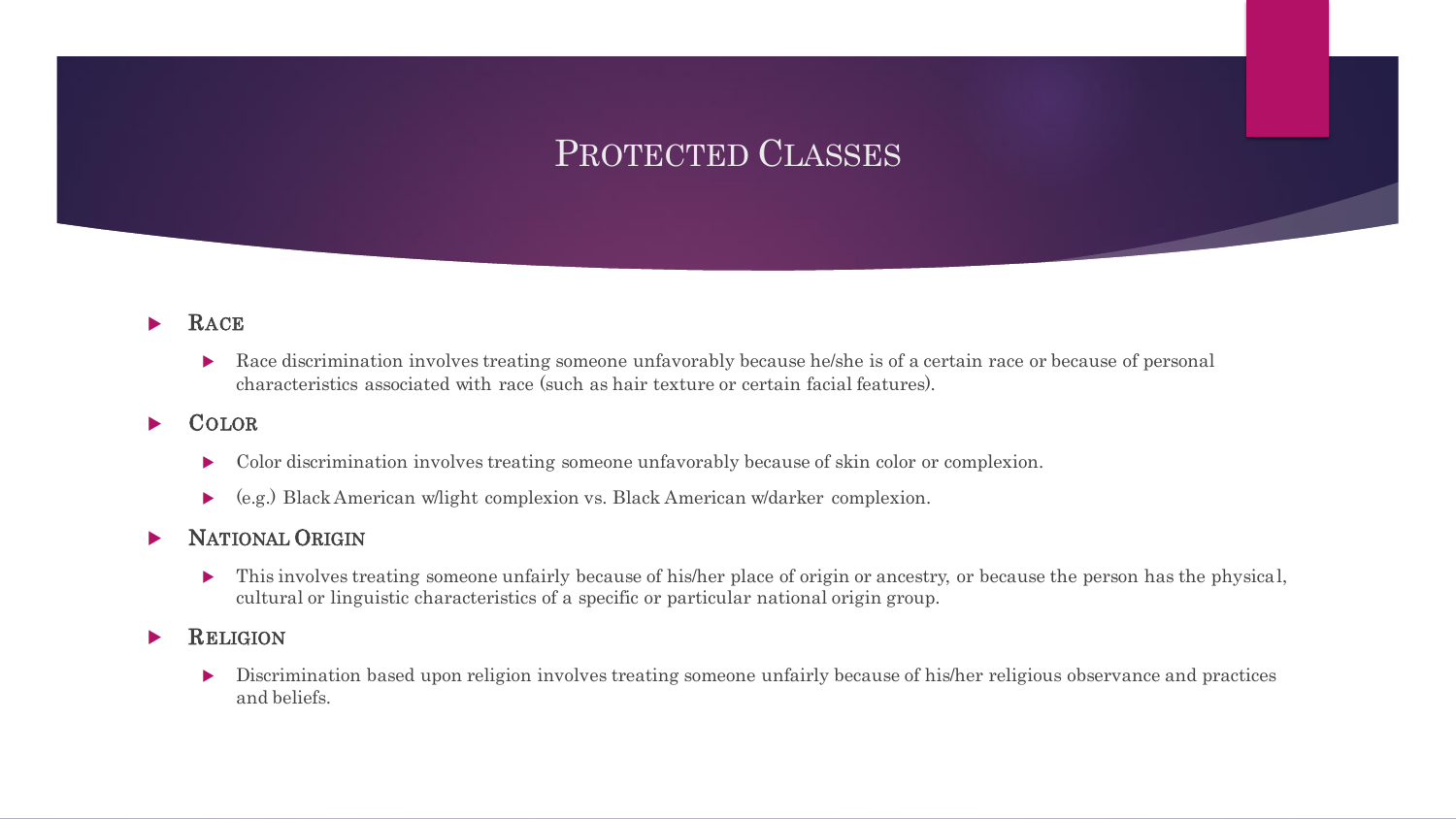## PROTECTED CLASSES, CONT.

#### $\blacktriangleright$  SEX

**Treating a person unfavorably because of their gender (male or female).** (e.g.) refusing to lease or sell to a person of a particular sex; or to single women, (though one rents to single men); and Sexual Harassment

#### FAMILIAL STATUS

Refusing to rent to families with children or imposing different terms and conditions on those tenants. It also applies to women who are pregnant or families who may be trying to foster or adopt children.

#### **DISABILITY**

It is treating a person unfavorably because of his/her physical or mental disability  $\cdot$  any impairment which substantially limits one or more major life activities.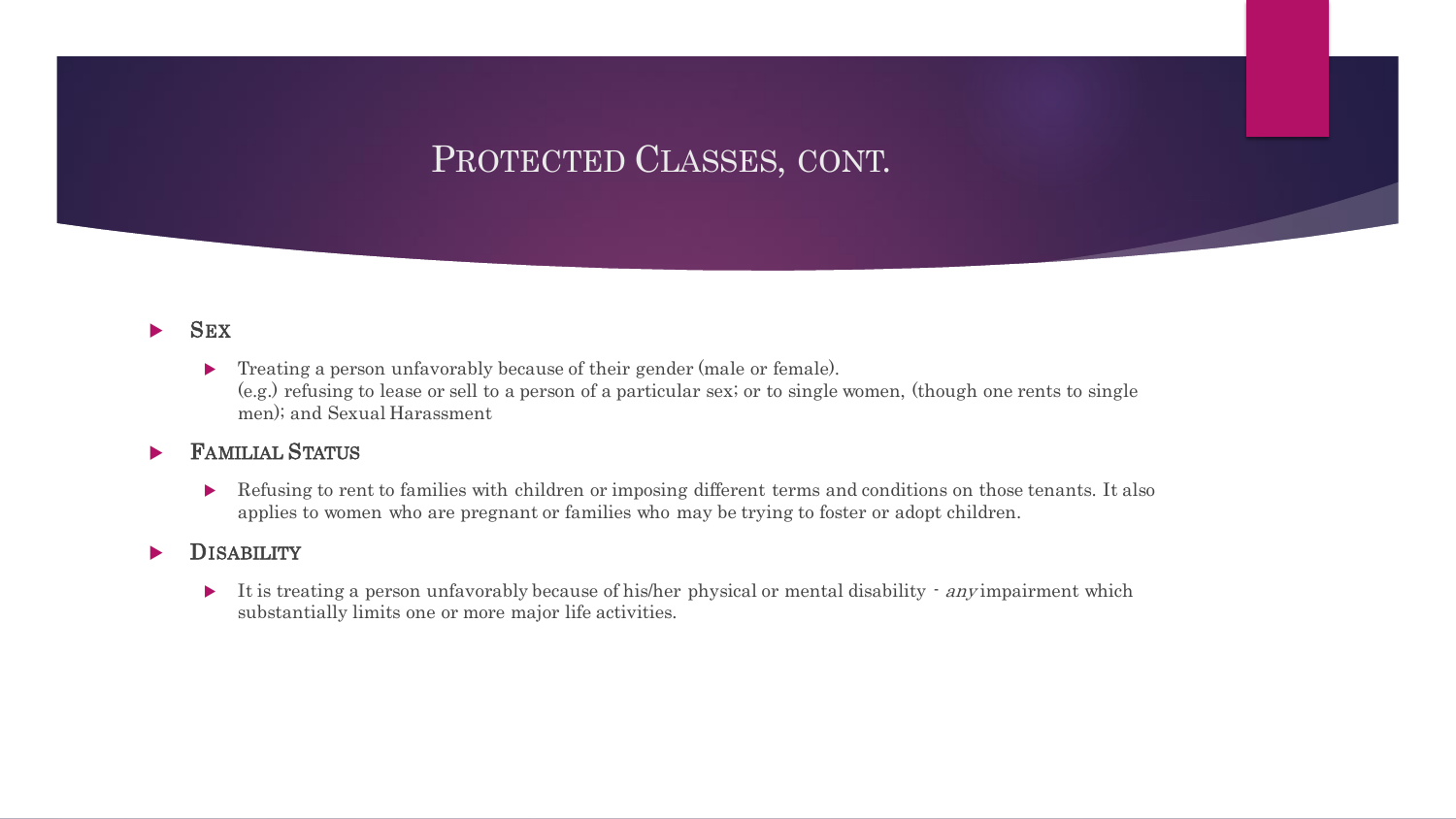## § 3. PROTECTIONS FOR THE MEDICAL USE OF MARIJUANA.

- (A) A QUALIFYING PATIENT OR DESIGNATED CAREGIVER IN ACTUAL POSSESSION OF A REGISTRY IDENTIFICATION CARD SHALL NOT BE SUBJECT TO ARREST, PROSECUTION, OR PENALTY IN ANY MANNER OR DENIED ANY RIGHT OR PRIVILEGE, INCLUDING WITHOUT LIMITATION A CIVIL PENALTY OR DISCIPLINARY ACTION BY A BUSINESS, OCCUPATIONAL, OR PROFESSIONAL LICENSING BOARD OR BUREAU, FOR THE MEDICAL USE OF MARIJUANA IN ACCORDANCE WITH THIS AMENDMENT IF THE QUALIFYING PATIENT OR DESIGNATED CAREGIVER POSSESSES NOT MORE THAN TWO AND ONE-HALF OUNCES (2 1/2 OZ.) OF USABLE MARIJUANA.
- $\blacktriangleright$  (B)(1) A QUALIFYING PATIENT OR DESIGNATED CAREGIVER IS PRESUMED TO BE LAWFULLY ENGAGED IN THE MEDICAL USE OF MARIJUANA IN ACCORDANCE WITH THIS AMENDMENT IF THE QUALIFYING PATIENT OR DESIGNATED CAREGIVER IS IN ACTUAL POSSESSION OF A REGISTRY IDENTIFICATION CARD AND POSSESSES AN AMOUNT OF USABLE MARIJUANA THAT DOES NOT EXCEED THE AMOUNT ALLOWED UNDER THIS AMENDMENT.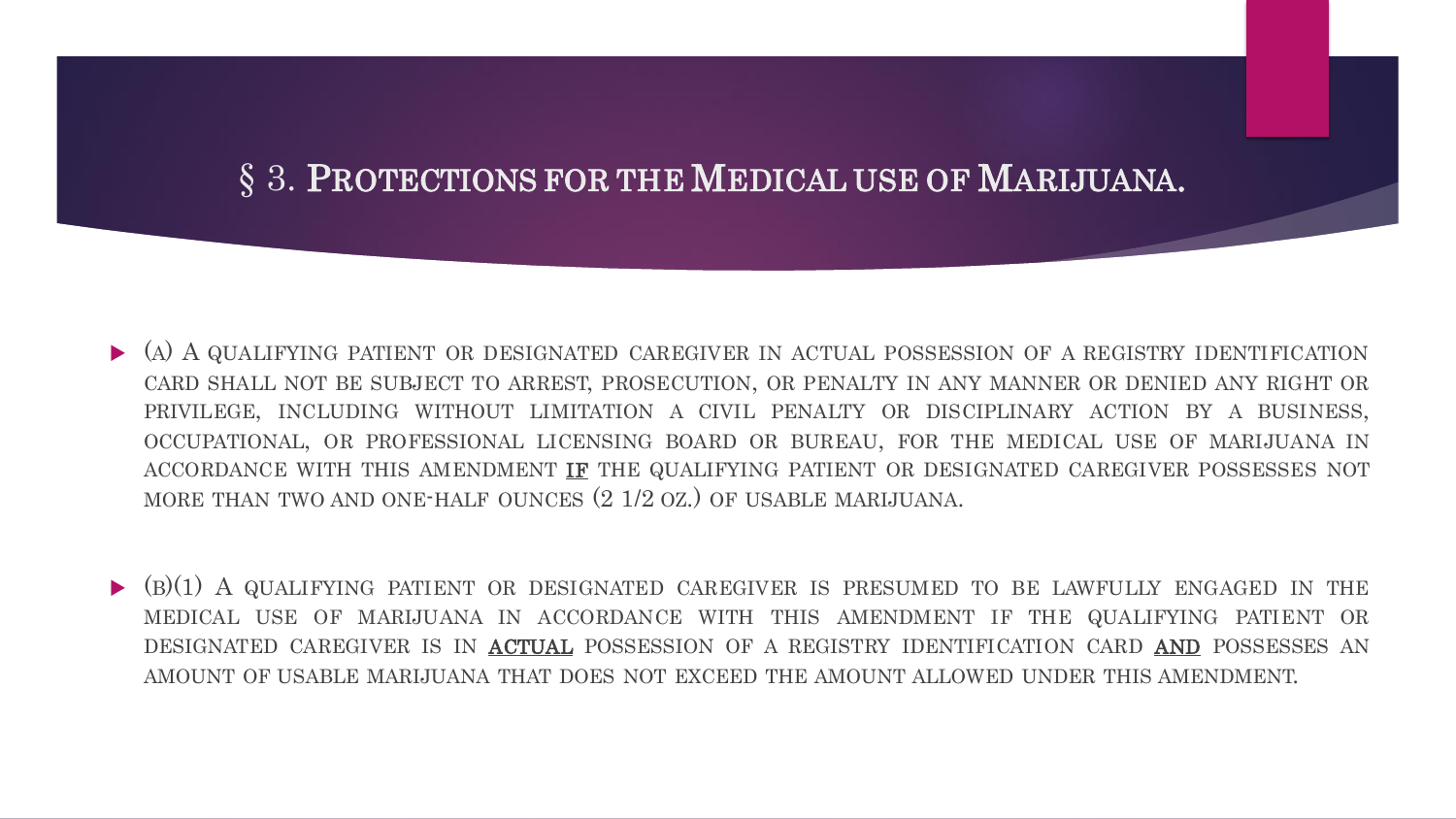## § 3. PROTECTIONS FOR THE MEDICAL USE OF MARIJUANA. CONT. AND § 6. SCOPE.

- $\blacktriangleright$  (f)(1) A SCHOOL OR LANDLORD SHALL NOT REFUSE TO ENROLL, REFUSE TO LEASE TO, OR OTHERWISE
- PENALIZE AN
	- INDIVIDUAL SOLELY FOR HIS OR HER STATUS AS A QUALIFYING PATIENT OR DESIGNATED CAREGIVER UNLESS DOING SO WOULD PUT THE SCHOOL OR LANDLORD IN VIOLATION OF FEDERAL LAW OR REGULATIONS.
- (b) THIS AMENDMENT DOES NOT REQUIRE:
	- $(5)$  A LANDLORD TO PERMIT A QUALIFYING PATIENT TO SMOKE MARIJUANA ON **OR** IN LEASED PROPERTY, EXCEPT THAT A LANDLORD MAY NOT PROHIBIT THE MEDICAL USE OF MARIJUANA THROUGH MEANS OTHER THAN SMOKING ON LEASED PROPERTY BY A QUALIFYING PATIENT.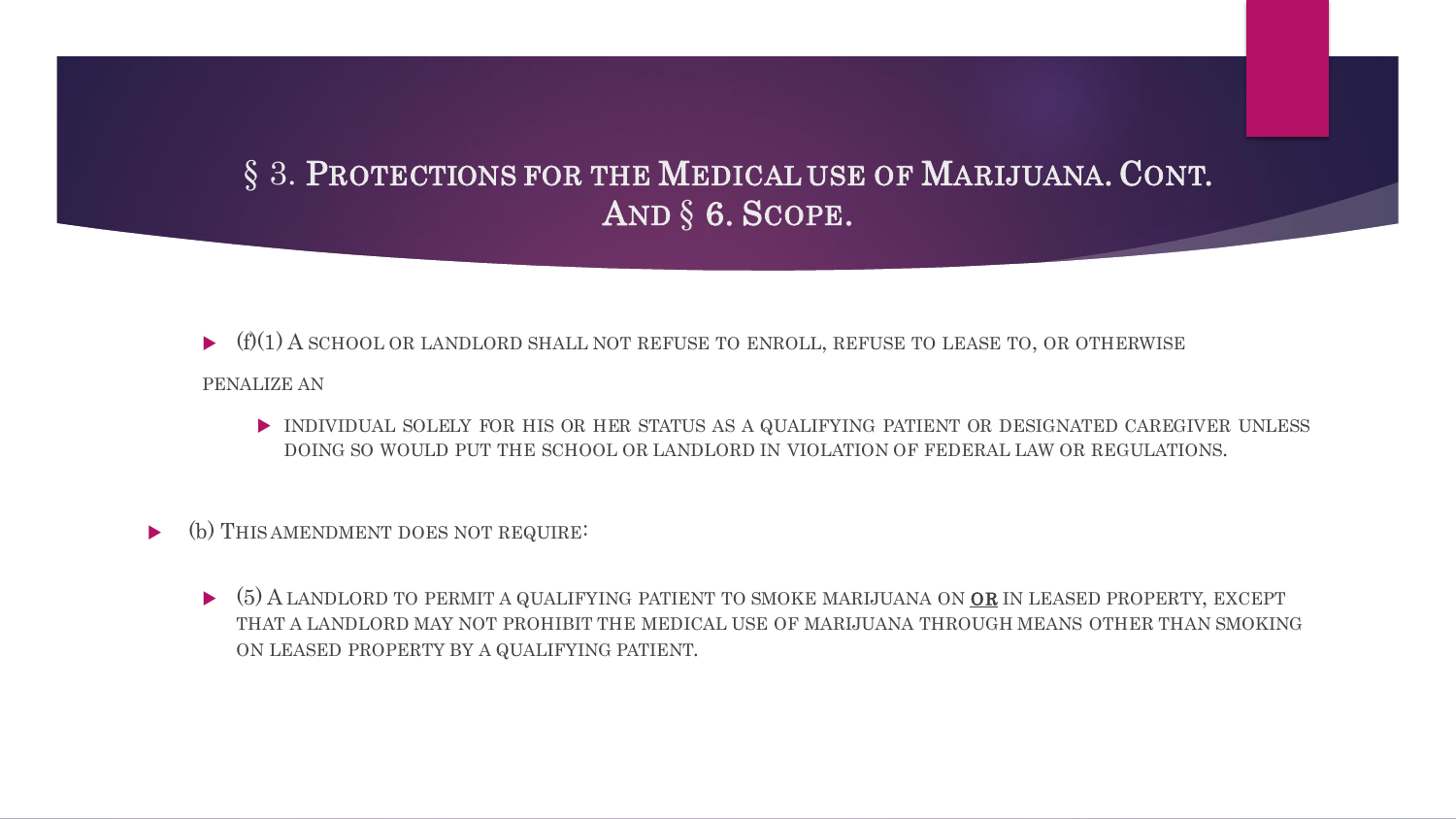## § 504 OF THE REHABILITATION ACT OF 1973

- PROHIBITS DISCRIMINATION ON THE BASIS OF DISABILITY IN FEDERALLY-ASSISTED PROGRAMS OR ACTIVITIES.
- NO OTHERWISE QUALIFIED INDIVIDUAL WITH A DISABILITY IN THE UNITED STATES. . .SHALL, SOLELY BY REASON OF HER OR HIS DISABILITY, BE EXCLUDED FROM PARTICIPATION IN, BE DENIED THE BENEFITS OF, OR BE SUBJECTED TO DISCRIMINATION UNDER ANY PROGRAM, SERVICE OR ACTIVITY RECEIVING FEDERAL FINANCIAL ASSISTANCE OR UNDER ANY PROGRAM OR ACTIVITY CONDUCTED BY ANY EXECUTIVE AGENCY OR BY THE UNITED STATES POSTAL SERVICE.
- PROHIBITS DISCRIMINATION ON THE BASIS OF DISABILITY IN ANY PROGRAM OR ACTIVITY THAT RECEIVES FINANCIAL ASSISTANCE FROM ANY FEDERAL AGENCY, INCLUDING HUD AS WELL AS IN PROGRAMS CONDUCTED BY FEDERAL AGENCIES INCLUDING HUD.
- \*PROVISIONS REQUIRE HOUSING PROVIDERS RECEIVING FEDERAL FUNDS TO PAY FOR ACCOMMODATIONS
- SECTION 109 ADDED GENDER TO THE LIST OF PROTECTED CLASSES AND PROHIBITS DISCRIMINATION ON THE BASIS OF RACE, COLOR, NATIONAL ORIGIN, SEX OR RELIGION IN PROGRAMS AND ACTIVITIES RECEIVING FINANCIAL ASSISTANCE FROM HUD'S COMMUNITY DEVELOPMENT AND BLOCK GRANT PROGRAM.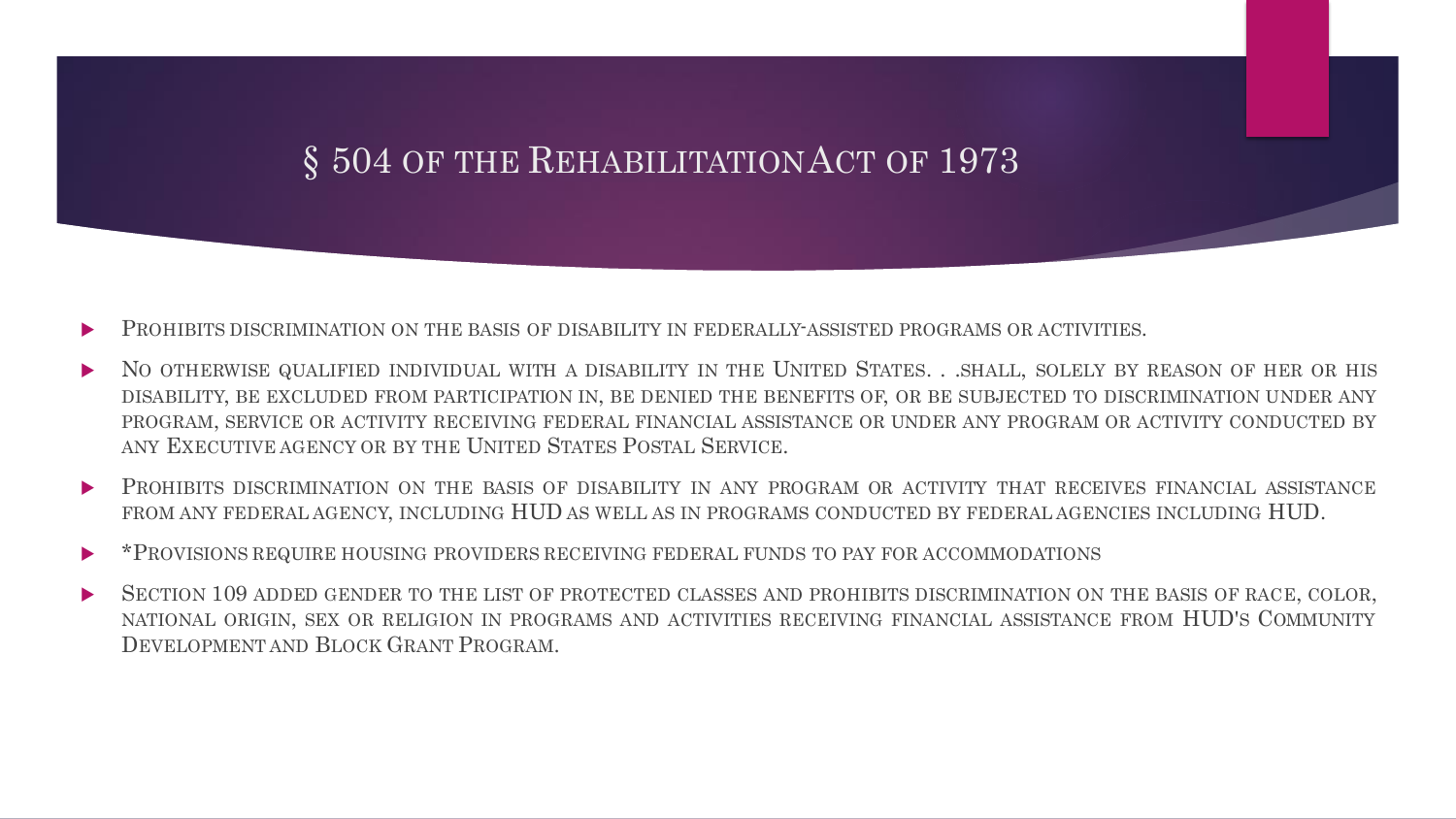### § 504 OF THE REHABILITATION ACT OF 1973, CONT. DEFINED

- PERSONS WITH DISABILITIES, PERSONS ASSOCIATED WITH PERSONS WITH DISABILITIES, AND OTHER PERSONS ENGAGED IN CERTAIN PROTECTED ACTIVITIES UNDER THE LAW.
- AN INDIVIDUAL WITH A DISABILITY IS ANY PERSON WHO HAS A PHYSICAL OR MENTAL IMPAIRMENT THAT SUBSTANTIALLY LIMITS ONE OR MORE MAJOR LIFE ACTIVITIES.
- SECTION 504 DOES NOT REQUIRE THAT A PERSON WITH A DISABILITY BE ACCEPTED WITHOUT REGARD TO ELIGIBILITY REQUIREMENTS OR HIS OR HER ABILITY TO MEET STANDARD, NONDISCRIMINATORY TENANT SELECTION AND SCREENING CRITERIA.
- IT ONLY REQUIRES THAT A PERSON WITH A DISABILITY BE EVALUATED USING THE SAME OBJECTIVE CRITERIA THAT ARE APPLIED TO PERSONS WITHOUT DISABILITIES, PROVIDED SUCH CRITERIA ARE NONDISCRIMINATORY AND SUBJECT TO REASONABLE ACCOMMODATIONS AND THE PROVISION OF APPROPRIATE AUXILIARY AIDS AND SERVICES NECESSARY TO ENSURE EFFECTIVE COMMUNICATION.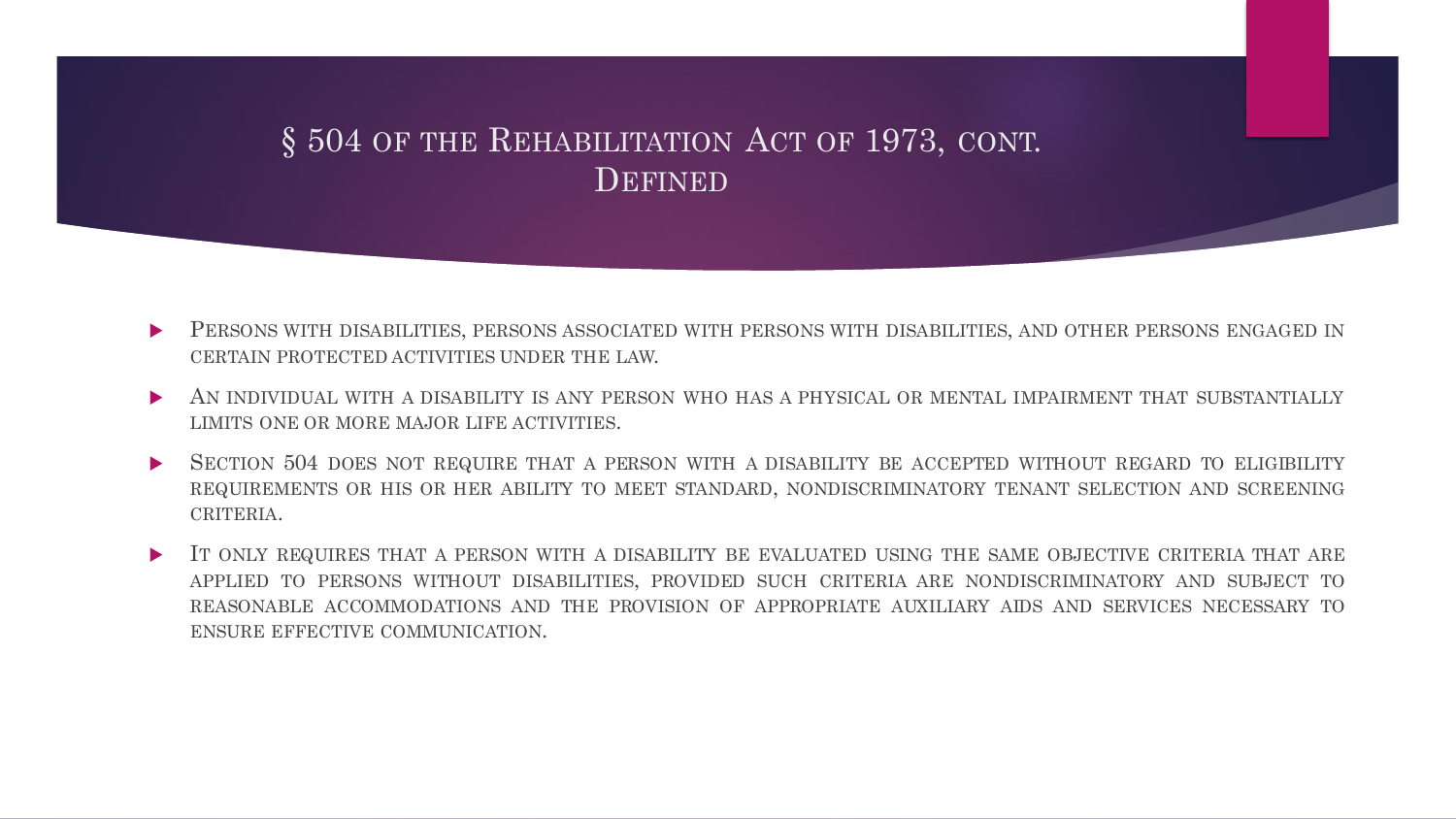### § 504 OF THE REHABILITATION ACT OF 1973, CONT. REASONABLE ACCOMMODATION

- A REASONABLE ACCOMMODATION IS A CHANGE, EXCEPTION, OR ADJUSTMENT TO A RULE, POLICY, PRACTICE, OR SERVICE THAT MAY BE NECESSARY FOR A PERSON WITH DISABILITIES TO HAVE AN EQUAL OPPORTUNITY TO USE AND ENJOY A DWELLING, INCLUDING PUBLIC AND COMMON USE SPACES, OR TO FULFILL THEIR PROGRAM OBLIGATIONS. PLEASE NOTE THAT THE ADA OFTEN REFERS TO THESE TYPES OF ACCOMMODATIONS AS "MODIFICATIONS."
- ANY CHANGE IN THE WAY THINGS ARE CUSTOMARILY DONE THAT ENABLES A PERSON WITH DISABILITIES TO ENJOY HOUSING OPPORTUNITIES OR TO MEET PROGRAM REQUIREMENTS IS A REASONABLE ACCOMMODATION.
- IN OTHER WORDS, REASONABLE ACCOMMODATIONS ELIMINATE BARRIERS THAT PREVENT PERSONS WITH DISABILITIES FROM FULLY PARTICIPATING IN HOUSING OPPORTUNITIES, INCLUDING BOTH PRIVATE HOUSING AND IN FEDERALLY-ASSISTED PROGRAMS OR ACTIVITIES.
- REASONABLE ACCOMMODATIONS MAY INCLUDE, FOR EXAMPLE, THOSE WHICH MAY BE NECESSARY IN ORDER FOR THE PERSON WITH A DISABILITY TO USE AND ENJOY A DWELLING, INCLUDING PUBLIC AND COMMON USE SPACES.
- WHAT CONSTITUTES A "MAJOR LIFE ACTIVITY"?
	- .....caring for one's self, walking, seeing, hearing, speaking, breathing, working, performing manual tasks and learning, such disabilities as AIDS (or related illness), blindness or visual impairment, cancer, deafness or hearing impairment, diabetes, heart disease and mental illness are all included.
	- It is also includes the failure to properly design and construct a dwelling in a manner consistent with ADA or Fair Housing Act Design Standards which would allow a person with a physical disability to enjoy the full use and benefit of a property.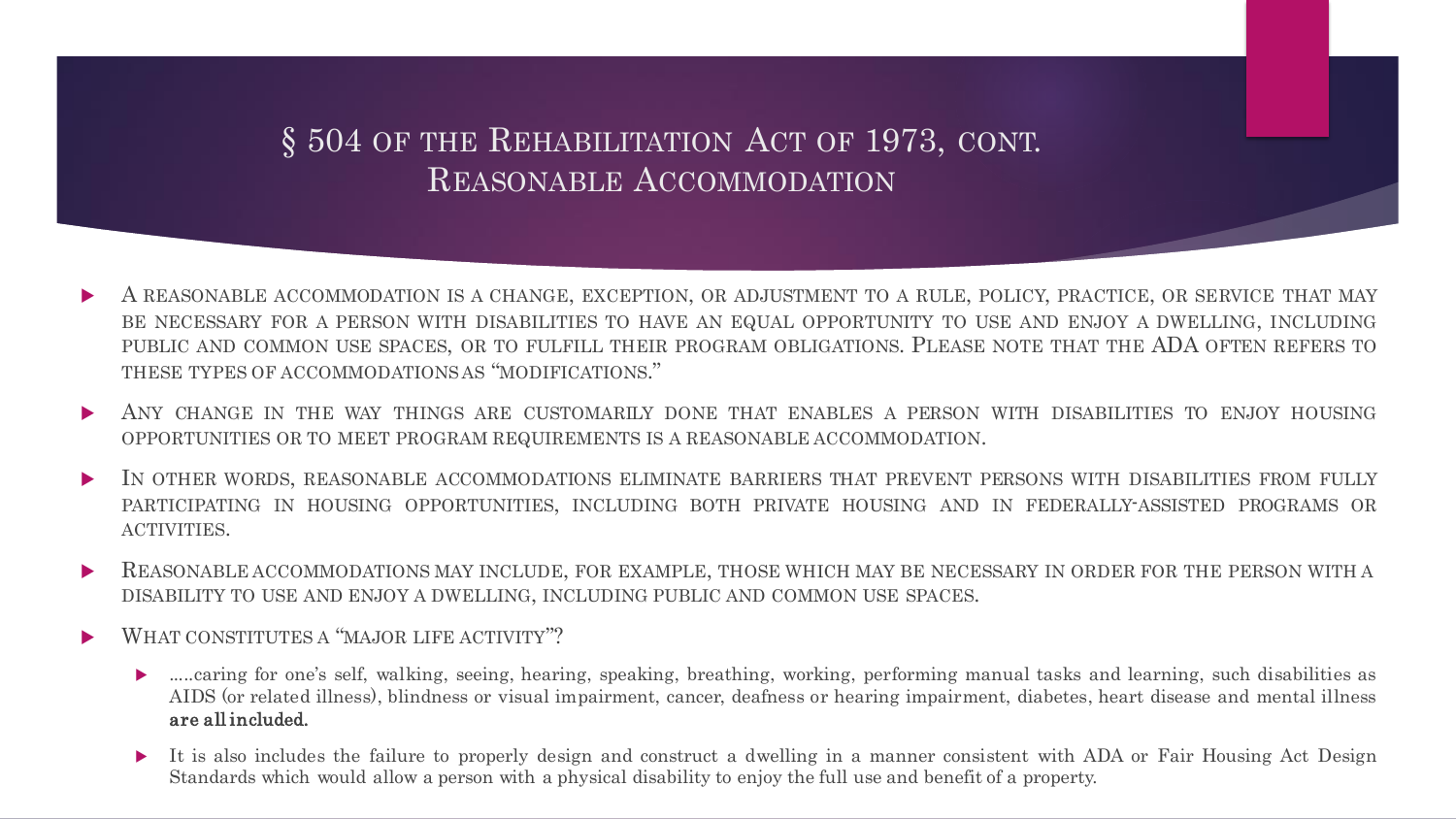### § 504 OF THE REHABILITATION ACT OF 1973, CONT. REASONABLE MODIFICATION

- UNDER THE FAIR HOUSING ACT, A REASONABLE MODIFICATION IS A STRUCTURAL CHANGE MADE TO EXISTING PREMISES, OCCUPIED OR TO BE OCCUPIED BY A PERSON WITH A DISABILITY, IN ORDER TO AFFORD SUCH PERSON FULL ENJOYMENT OF THE PREMISES.
- REASONABLE MODIFICATIONS CAN INCLUDE STRUCTURAL CHANGES TO INTERIORS AND EXTERIORS OF DWELLINGS AND TO COMMON AND PUBLIC USE AREAS.
- EXAMPLES INCLUDE:
	- installation of a ramp into a building;
	- lowering the entry threshold of a unit; or
	- the installation of grab bars in a bathroom.
- DUNDER THE FAIR HOUSING ACT, PROHIBITED DISCRIMINATION INCLUDES A REFUSAL TO PERMIT, AT THE EXPENSE OF THE PERSON WITH A DISABILITY, REASONABLE MODIFICATIONS OF EXISTING PREMISES OCCUPIED OR TO BE OCCUPIED BY SUCH PERSON IF SUCH MODIFICATIONS MAY BE NECESSARY TO AFFORD SUCH PERSON FULL ENJOYMENT OF THE PREMISES.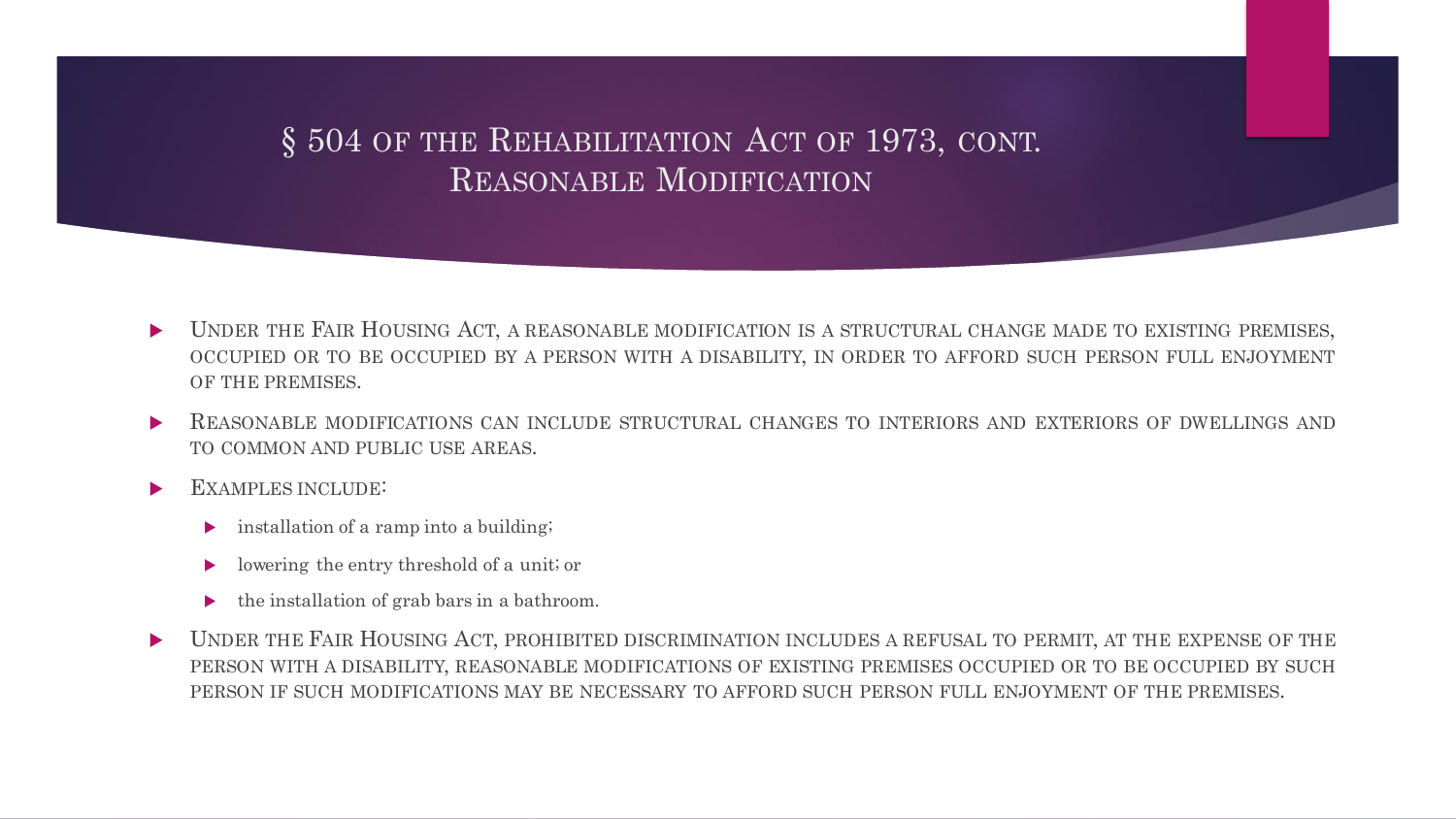### § 504 OF THE REHABILITATION ACT OF 1973, REASONABLE MODIFICATION/ACCOMMODATION, CONT.

- A PROVIDER IS ENTITLED TO OBTAIN INFORMATION THAT IS NECESSARY TO EVALUATE IF A REQUESTED REASONABLE ACCOMMODATION OR MODIFICATION MAY BE NECESSARY BECAUSE OF A DISABILITY.
- IF A PERSON'S DISABILITY IS OBVIOUS, READILY APPARENT, OR OTHERWISE KNOWN TO THE PROVIDER, AND IF THE NEED FOR THE REQUESTED ACCOMMODATION OR MODIFICATION IS ALSO READILY APPARENT OR KNOWN, THEN THE PROVIDER MAY NOT REQUEST ANY ADDITIONAL INFORMATION.
- IF THE DISABILITY AND/OR THE DISABILITY-RELATED NEED FOR THE REQUESTED ACCOMMODATION OR MODIFICATION IS NOT KNOWN OR OBVIOUS, THE PROVIDER MAY REQUEST ONLY INFORMATION THAT IS NECESSARY TO EVALUATE THE DISABILITY AND/OR DISABILITY-RELATED NEED FOR THE ACCOMMODATION.
- THIS INFORMATION MAY BE FROM THE REQUESTING INDIVIDUAL, MEDICAL PROFESSIONAL, A PEER SUPPORT GROUP, A NON-MEDICAL SERVICE AGENCY, OR A RELIABLE THIRD PARTY WHO IS IN A POSITION TO KNOW ABOUT THE INDIVIDUAL'S DISABILITY.
- IN MOST CASES, AN INDIVIDUAL'S MEDICAL RECORDS OR DETAILED INFORMATION ABOUT THE NATURE OF A PERSON'S DISABILITY IS NOT NECESSARY FOR THIS INQUIRY AND MAY BE INAPPROPRIATE.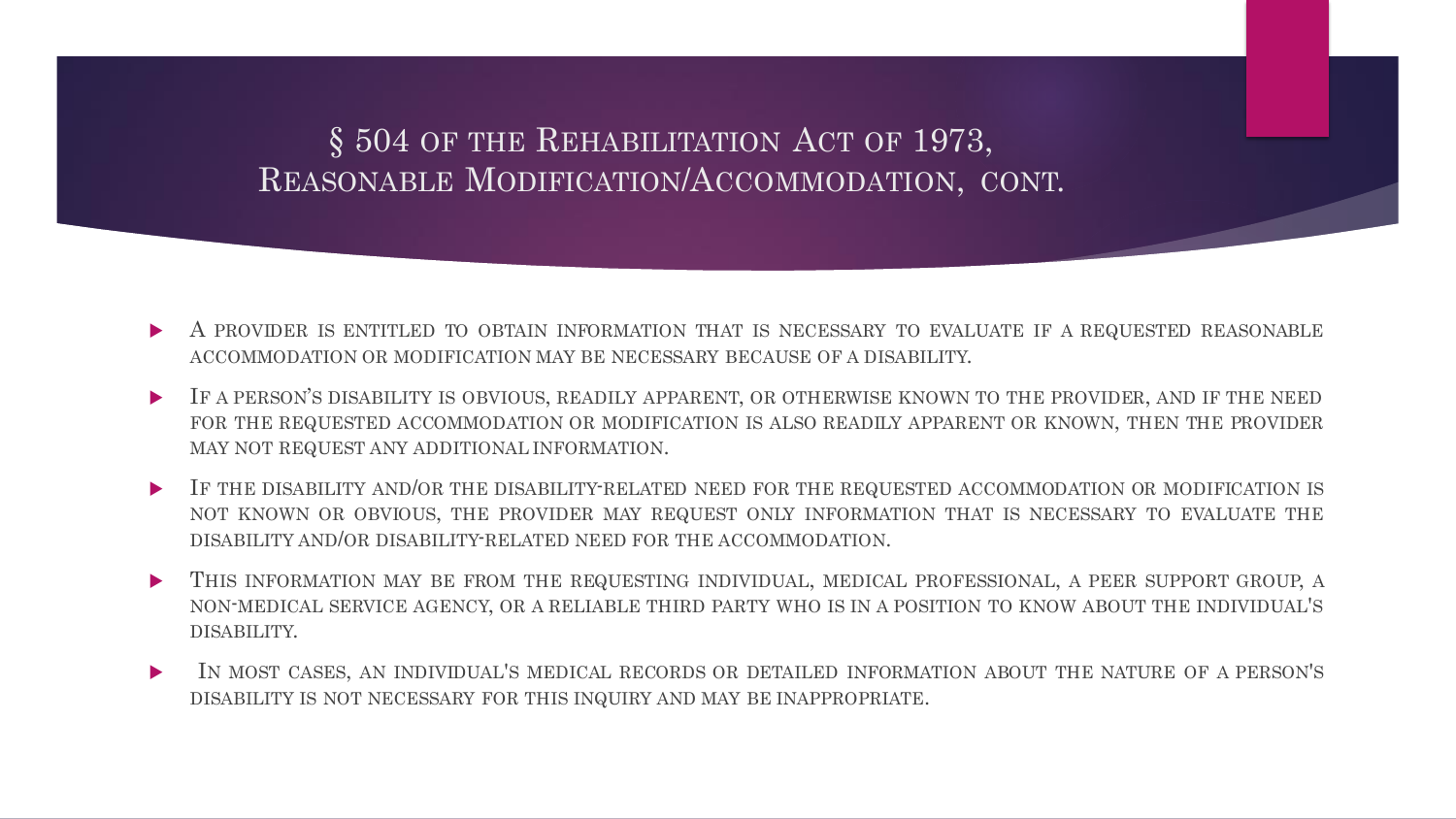### § 504 OF THE REHABILITATION ACT OF 1973, REASONABLE MODIFICATION/ACCOMMODATION, CONT.

- A HOUSING PROVIDER CAN DENY A REQUEST FOR A REASONABLE ACCOMMODATION OR MODIFICATION IF THE REQUEST WAS NOT MADE BY OR ON BEHALF OF A PERSON WITH A DISABILITY OR IF THERE IS NO DISABILITY-RELATED NEED FOR THE ACCOMMODATION OR MODIFICATION.
- A REQUEST FOR A REASONABLE ACCOMMODATION OR MODIFICATION MAY BE DENIED IF PROVIDING THE ACCOMMODATION OR MODIFICATION WOULD IMPOSE AN UNDUE FINANCIAL AND ADMINISTRATIVE BURDEN ON THE HOUSING PROVIDER OR IT WOULD FUNDAMENTALLY ALTER THE NATURE OF THE HOUSING PROVIDER'S PROGRAM.
- THE DETERMINATION OF UNDUE FINANCIAL AND ADMINISTRATIVE BURDEN MUST BE MADE ON A CASE-BY-CASE BASIS INVOLVING VARIOUS FACTORS.
- IF AN UNDUE BURDEN OR FUNDAMENTAL ALTERATION EXISTS, THE HOUSING PROVIDER IS STILL REQUIRED TO PROVIDE ANY OTHER REASONABLE ACCOMMODATION UP TO THE POINT THAT WOULD NOT RESULT IN AN UNDUE FINANCIAL AND ADMINISTRATIVE BURDEN ON THE PARTICULAR HOUSING PROVIDER AND/OR CONSTITUTE A FUNDAMENTAL ALTERATION OF THE PROGRAM.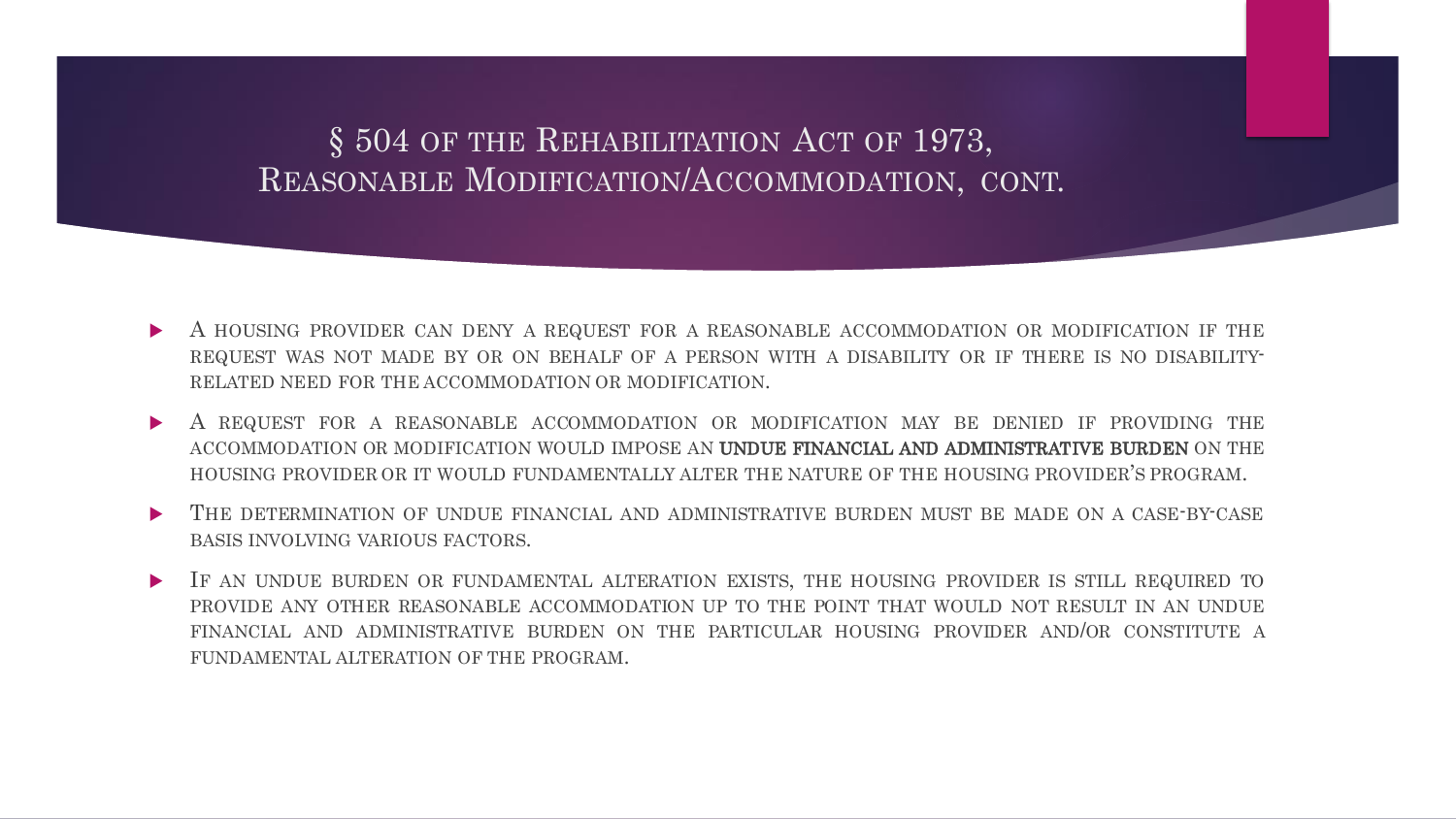§ 504 OF THE REHABILITATION ACT OF 1973, REASONABLE MODIFICATION/ACCOMMODATION, CONT.

- WHEN A HOUSING PROVIDER DENIES A REQUESTED ACCOMMODATION OR MODIFICATION, THE PROVIDER SHOULD DISCUSS WITH THE REQUESTER WHETHER THERE IS AN ALTERNATIVE ACCOMMODATION OR MODIFICATION THAT WOULD EFFECTIVELY ADDRESS THE REQUESTER'S DISABILITY-RELATED NEEDS WITHOUT A FUNDAMENTAL ALTERATION TO THE PROVIDER'S OPERATIONS AND WITHOUT IMPOSING AN UNDUE FINANCIAL AND ADMINISTRATIVE BURDEN.
- THE HOUSING PROVIDER SHOULD RECOGNIZE THAT THE INDIVIDUAL REQUESTING THE ACCOMMODATION OR MODIFICATION IS MOST FAMILIAR WITH HIS OR HER DISABILITY AND IS IN THE BEST POSITION TO DETERMINE WHAT TYPE OF AID OR SERVICE WILL BE EFFECTIVE TO MEET A DISABILITY-RELATED NEED.
- KEEP IN MIND:
	- A provider has an obligation to provide prompt responses to reasonable accommodation requests.
	- An undue delay in responding to a reasonable accommodation request may be deemed to be a failure to provide a reasonable accommodation.
	- A failure to reach an agreement on an accommodation request is in effect a decision by the provider not to grant the requested accommodation.
- WHEN A PERSON WITH A DISABILITY BELIEVES THAT HE OR SHE HAS BEEN SUBJECTED TO A DISCRIMINATORY HOUSING PRACTICE, INCLUDING A PROVIDER'S WRONGFUL DENIAL OF A REQUEST FOR REASONABLE ACCOMMODATION, HE OR SHE MAY FILE A [COMPLAINT](https://www.hud.gov/program_offices/fair_housing_equal_opp/online-complaint) WITH FHEO.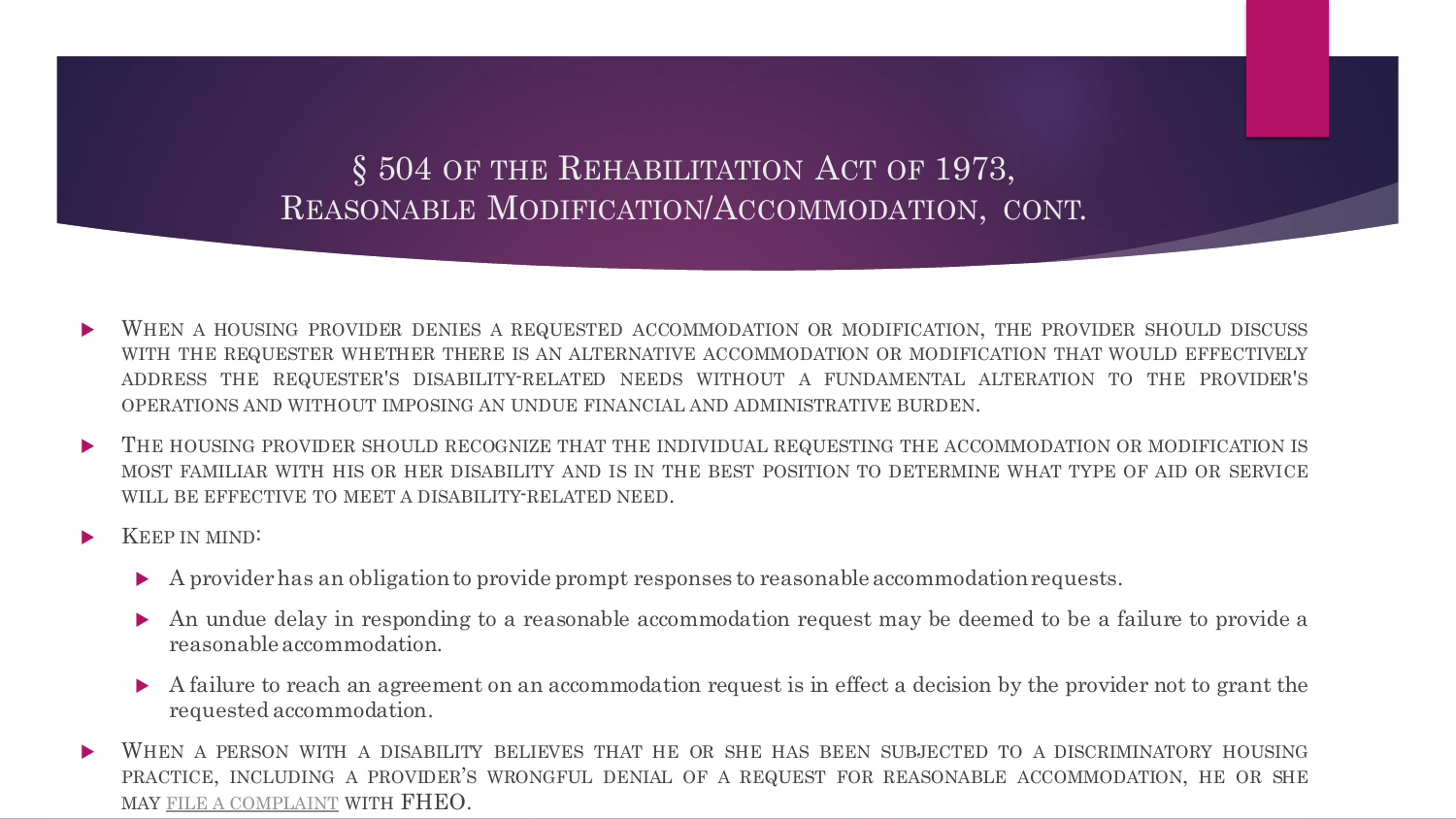### § 504 OF THE REHABILITATION ACT OF 1973, CONT. SERVICE/ASSISTANCE ANIMALS

- AN ASSISTANCE ANIMAL IS AN ANIMAL THAT WORKS, PROVIDES ASSISTANCE, OR PERFORMS TASKS FOR THE BENEFIT OF A PERSON WITH A DISABILITY, OR THAT PROVIDES EMOTIONAL SUPPORT THAT ALLEVIATES ONE OR MORE IDENTIFIED EFFECTS OF A PERSON'S DISABILITY. AN ASSISTANCE ANIMAL IS NOT A PET.
- INDIVIDUALS WITH A DISABILITY MAY REQUEST TO KEEP AN ASSISTANCE ANIMAL AS A REASONABLE ACCOMMODATION TO A HOUSING PROVIDER'S PET RESTRICTIONS.
- HOUSING PROVIDERS CANNOT REFUSE TO MAKE REASONABLE ACCOMMODATIONS IN RULES, POLICIES, PRACTICES, OR SERVICES WHEN SUCH ACCOMMODATIONS MAY BE NECESSARY TO AFFORD A PERSON WITH A DISABILITY THE EQUAL OPPORTUNITY TO USE AND ENJOY A DWELLING.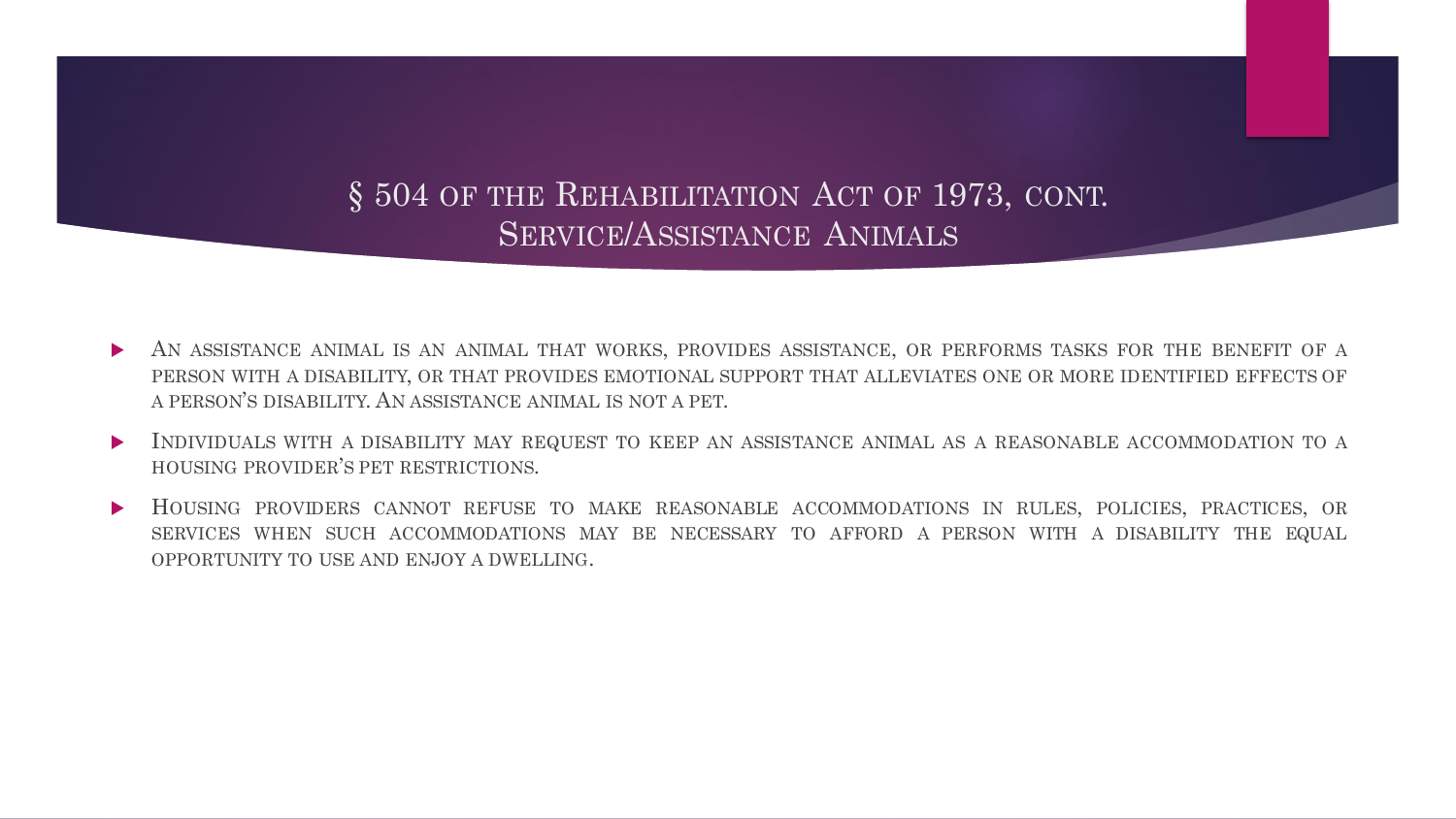### § 504 OF THE REHABILITATION ACT OF 1973, CONT. SERVICE/ASSISTANCE ANIMALS

- THE FAIR HOUSING ACT REQUIRES A HOUSING PROVIDER TO ALLOW A REASONABLE ACCOMMODATION INVOLVING AN ASSISTANCE ANIMAL IN SITUATIONS THAT MEET ALL THE FOLLOWING CONDITIONS:
	- A REQUEST WAS MADE TO THE HOUSING PROVIDER BY OR FOR A PERSON WITH A DISABILITY;
	- THE REQUEST WAS SUPPORTED BY RELIABLE DISABILITY-RELATED INFORMATION, IF THE DISABILITY AND THE DISABILITY-RELATED NEED FOR THE ANIMAL WERE NOT APPARENT AND THE HOUSING PROVIDER REQUESTED SUCH INFORMATION; AND
	- THE HOUSING PROVIDER HAS NOT DEMONSTRATED THAT:
		- Granting the request would impose an undue financial and administrative burden on the housing provider
		- The request would fundamentally alter the essential nature of the housing provider's operations
		- The specific assistance animal in question would pose a direct threat to the health or safety of others despite any other reasonable accommodations that could eliminate or reduce the threat
		- The request would not result in significant physical damage to the property of others despite any other reasonable accommodations that could eliminate or reduce the physical damage.
- A REASONABLE ACCOMMODATION REQUEST FOR AN ASSISTANCE ANIMAL MAY INCLUDE, FOR EXAMPLE:
	- A request to live with an assistance animal at a property where a housing provider has a no-pets policy or
	- A request to waive a pet deposit, fee, or other rule as to an assistance animal.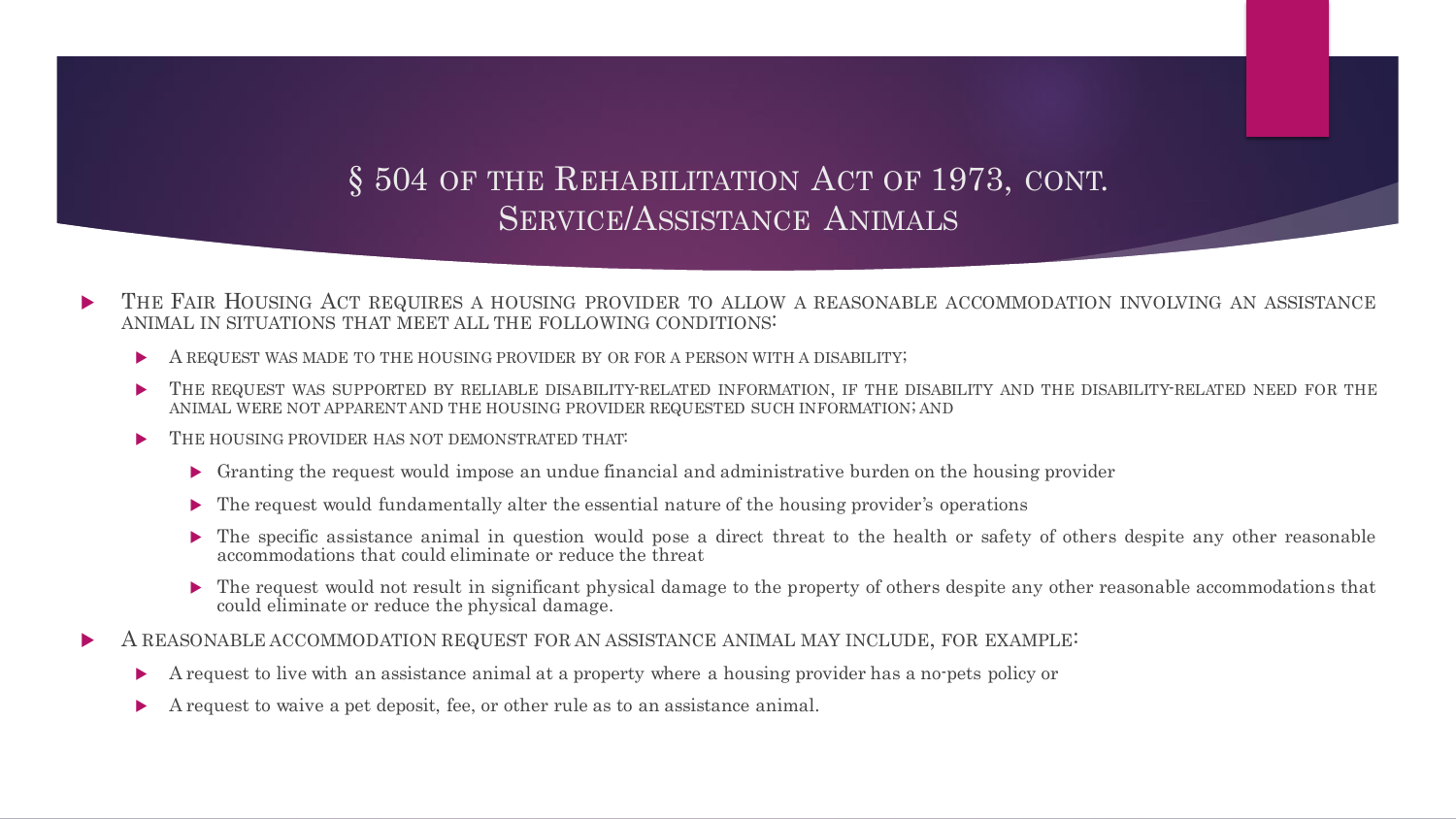## FORMS OF HOUSING DISCRIMINATION

- CHARGING A HIGHER SECURITY DEPOSIT AND/OR RENT THAN THAT CHARGED TO TENANTS WHO DO NOT BELONG TO THAT PROTECTED CLASS
- **SEGREGATING APARTMENT COMPLEXES BY PUTTING ALL BLACK AMERICANS IN ONE BUILDING, ALL LATINOS IN** ANOTHER BUILDING AND ALL CAUCASIAN TENANTS IN A THIRD BUILDING
- INSTITUTING A POLICY THAT PEOPLE WITH DISABILITIES CAN ONLY LIVE ON THE FIRST FLOOR
- REFUSING TO DO REPAIRS OR PROVIDE SERVICES TO TENANTS OF A PARTICULAR PROTECTED CLASS WHILE PROVIDING THOSE SERVICES TO OTHER TENANTS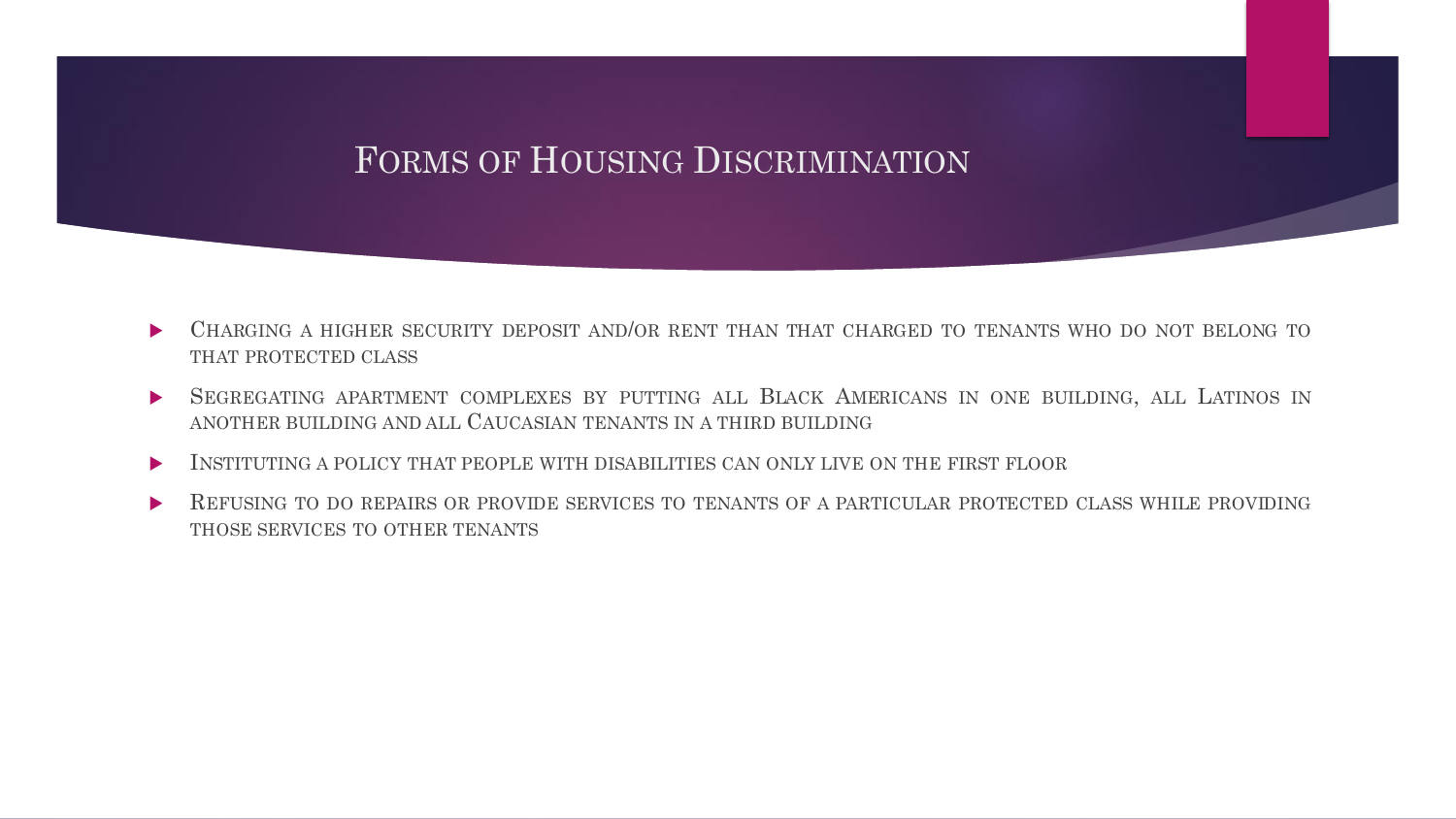## FORMS OF HOUSING DISCRIMINATION, CONT.

- OFFERING UNEQUAL TERMS IN MORTGAGE RATES, SERVICES OR HOME INSURANCE BASED ON THE APPLICANT'S PROTECTED CLASS
- NEIGHBORHOOD HATE CAMPAIGNS AIMED AT INTIMIDATING NEIGHBORS OF COLOR TO LEAVE THE COMMUNITY
- POTENTIAL NEIGHBORS INTIMIDATING REAL ESTATE PROFESSIONALS WHO SHOW HOMES TO PEOPLE OF COLOR
- THREATEN, COERCE, INTIMIDATE OR INTERFERE WITH ANYONE EXERCISING A FAIR HOUSING RIGHT OR ASSISTING OTHERS WHO EXERCISE THAT RIGHT;
- **ADVERTISE OR MAKE ANY STATEMENT THAT INDICATES A LIMITATION OR PREFERENCE BASED ON RACE, COLOR,** NATIONAL ORIGIN, RELIGION, SEX, FAMILIAL STATUS OR DISABILITY.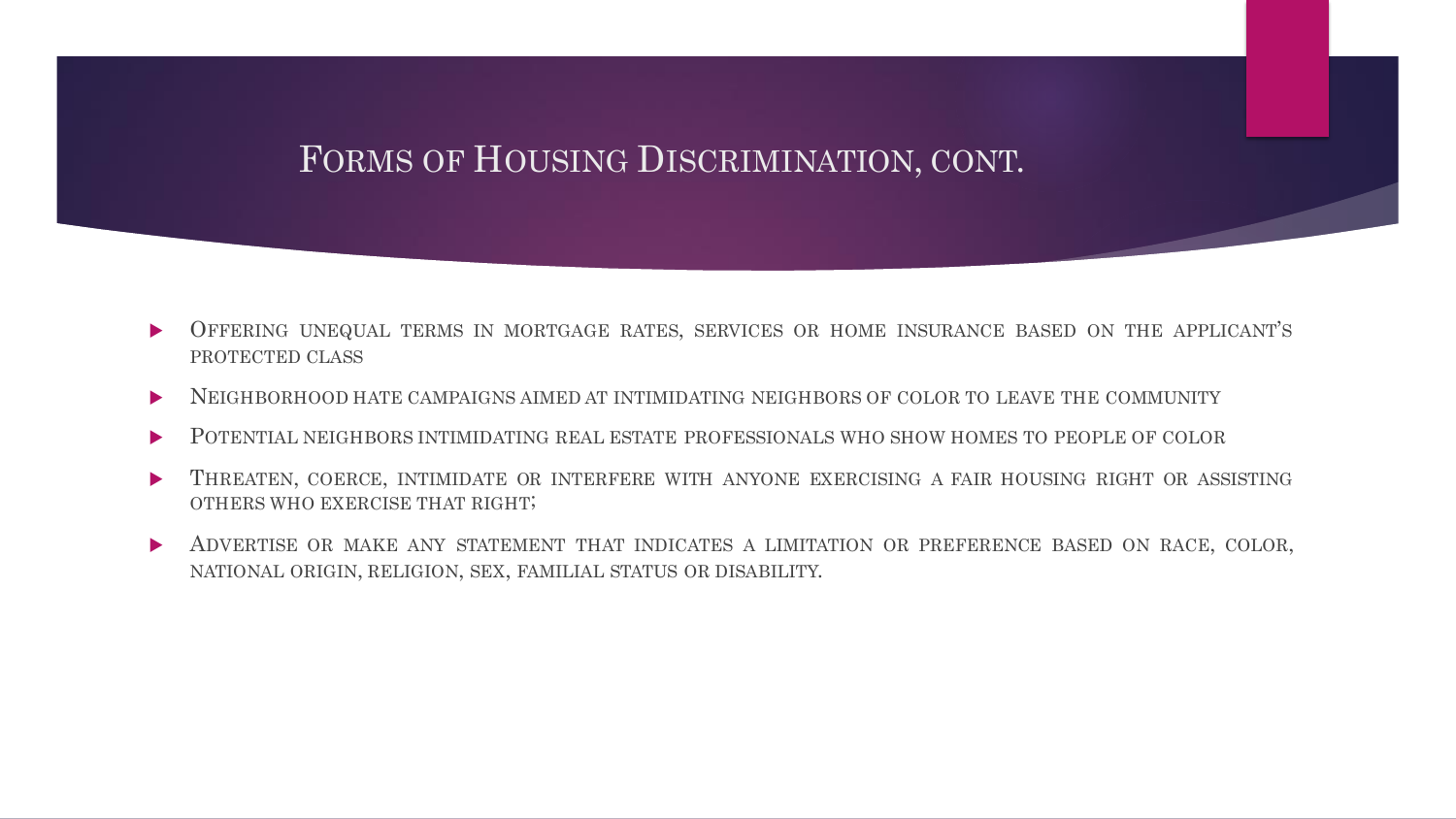## MANAGEMENT BEST PRACTICES

- WHEN A FAIR HOUSING COMPLAINT IS LODGED AND FILED WITH HUD AND WITH THE AFHC, THE INVESTIGATION PROCESS BEGINS.
- THE PARTIES WILL HAVE AN OPPORTUNITY TO PROVIDE INFORMATION THAT WILL AFFIRM OR REFUTE THE ALLEGATIONS IN QUESTION.
- **MAINTAINING GOOD RECORDS IS KEY TO ENSURING THAT ALL NECESSARY INFORMATION IS AVAILABLE AND WILL** PROVIDE PROTECTION WHEN SPECIFIC HOUSING PRACTICES COME INTO QUESTION.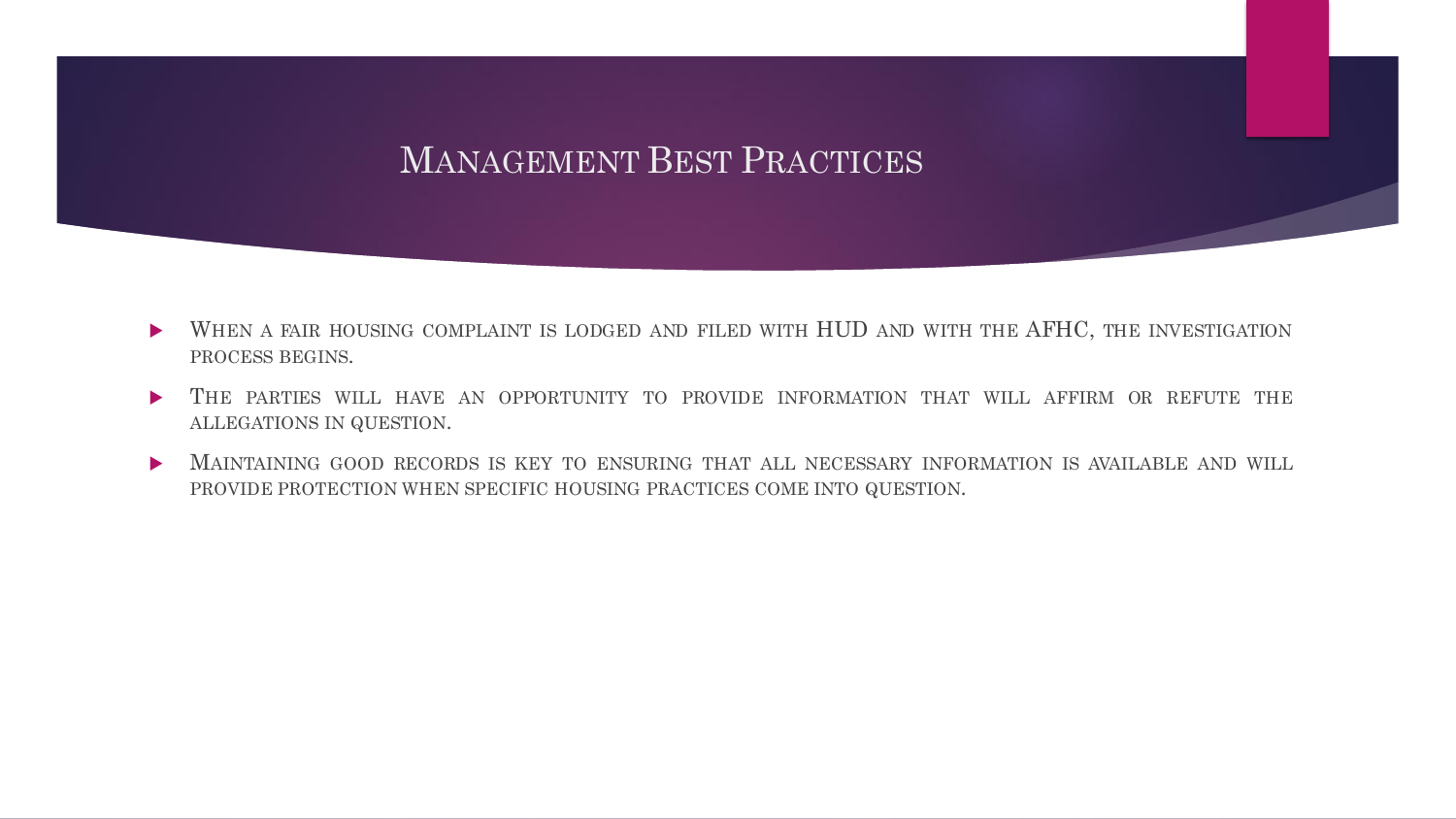#### MAINTAIN GOOD RECORDS !!!

- $\blacktriangleright$  SUCH AS.......
	- AVAILABILITY LISTS
	- GUEST CARDS
	- WAITING LISTS
	- **RENTAL APPLICATION LOGS**
	- ALL OTHER INFORMATION THAT WILL DOCUMENT YOUR GOOD
	- MANAGEMENT PRACTICES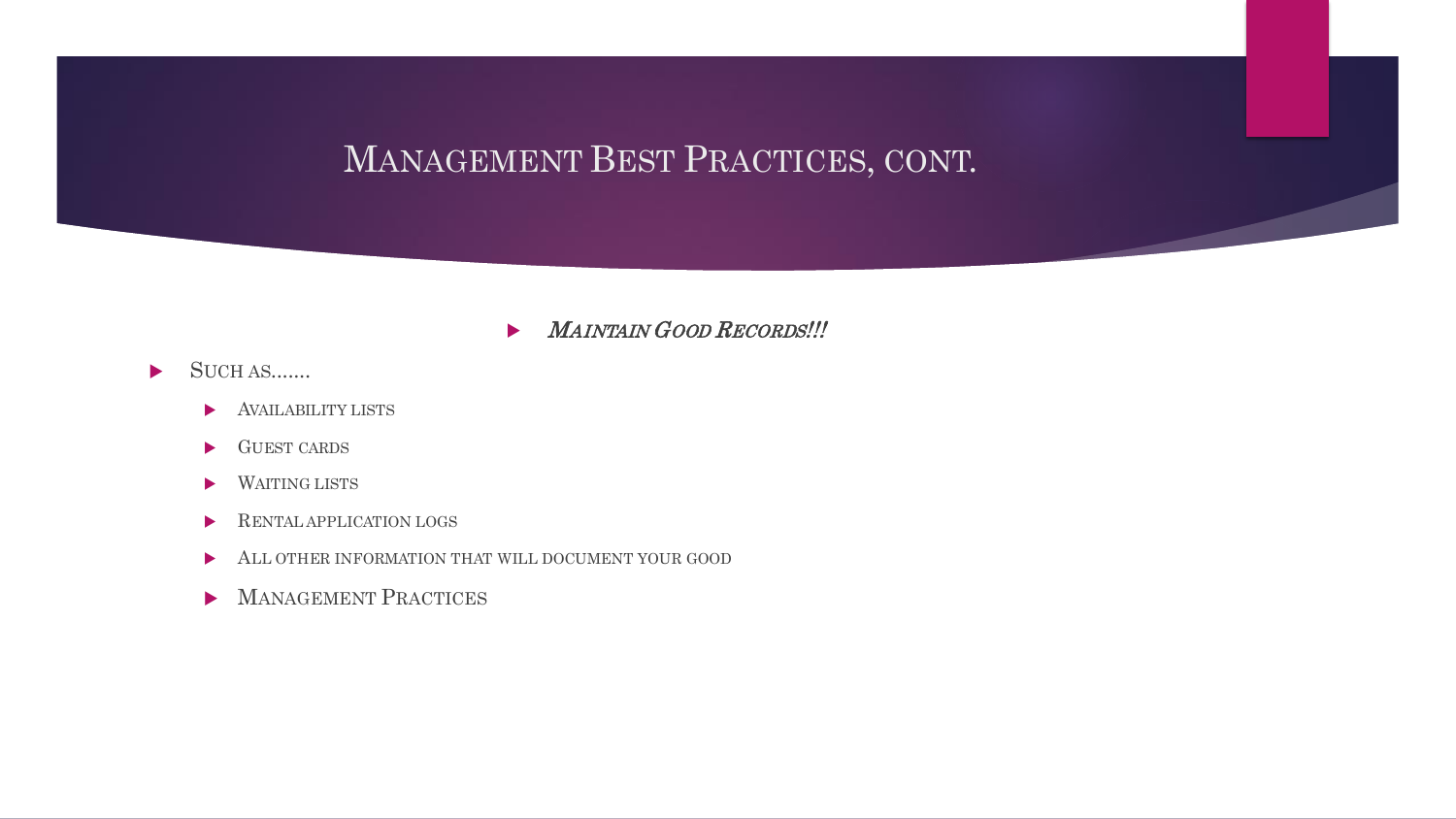- AVAILABILITY LISTS SHOULD BE CONSISTENTLY MAINTAINED, MADE AVAILABLE POTENTIAL TENANTS AND INCLUDE:
	- THE ADDRESS AND APARTMENT NUMBER OF EACH UNIT KNOWN TO BE AVAILABLE OR IS REASONABLY EXPECTED TO BE AVAILABLE FOR RENTAL WITHIN A SPECIFIC TIME FRAME (I.E., THIRTY (30) DAYS);
	- THE MONTHLY RENT FOR EACH UNIT;
	- THE SECURITY DEPOSIT FOR EACH UNIT;
	- THE DATE MANAGEMENT WAS FIRST INFORMED THAT IT WOULD BE
- **NAILABLE FOR RENT; AND** 
	- THE DATE THAT UNIT WILL BE AVAILABLE FOR RENT TO A NEW TENANT.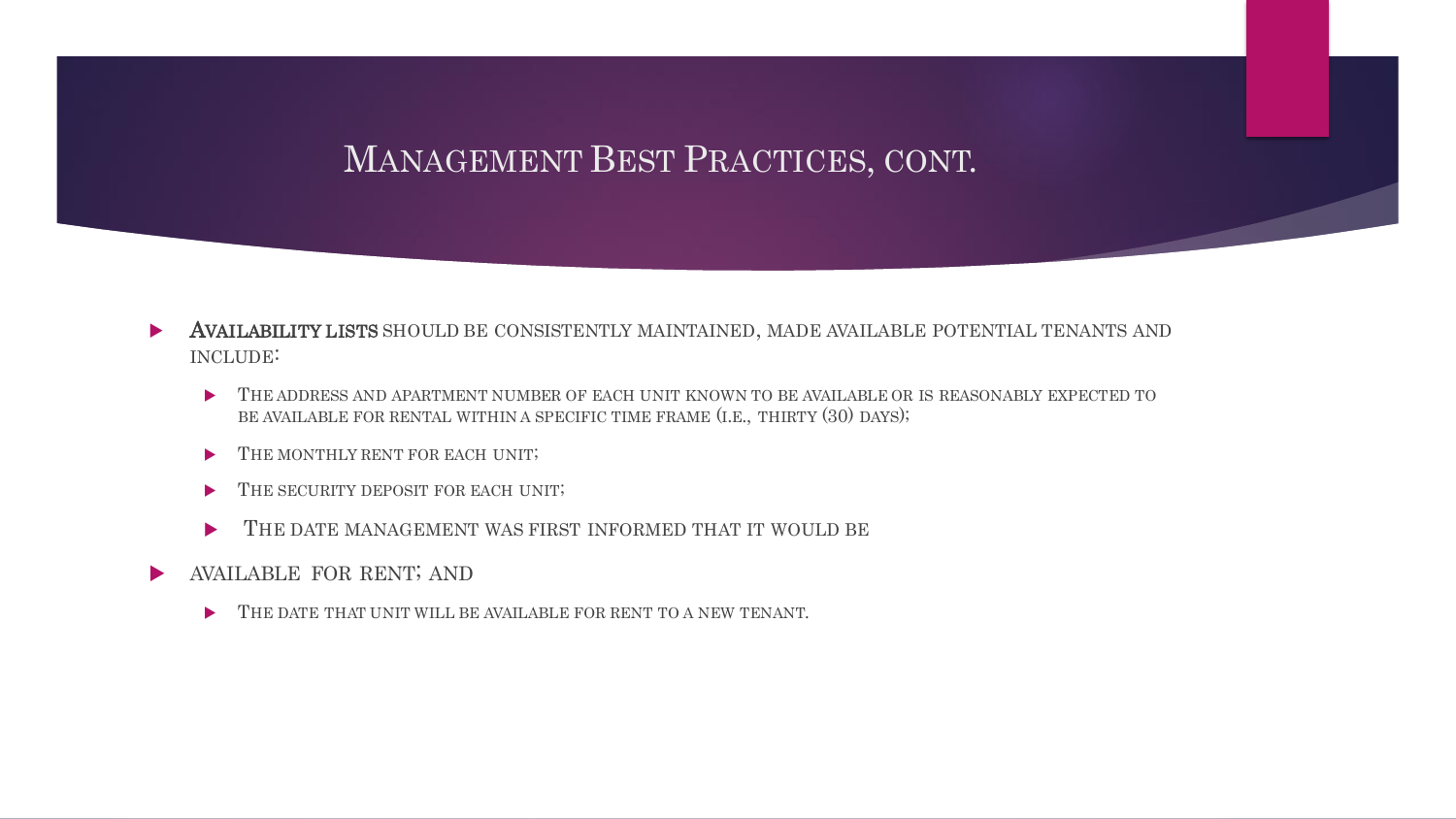- GUEST CARDS WILL HELP MAINTAIN A RECORD OF ALL PERSONS WHO INQUIRE ABOUT RENTAL UNITS AND SHOULD INCLUDE:
	- THE DATE OF THE VISIT;
		- THE VISITOR'S NAME, ADDRESS, DAYTIME AND EVENING TELEPHONE
- NUMBERS;
	- AND INCLUDE WHETHER THAT PERSON WAS PROVIDED WITH AN
- **APPLICATION, SHOWN AN APARTMENT, ETC.**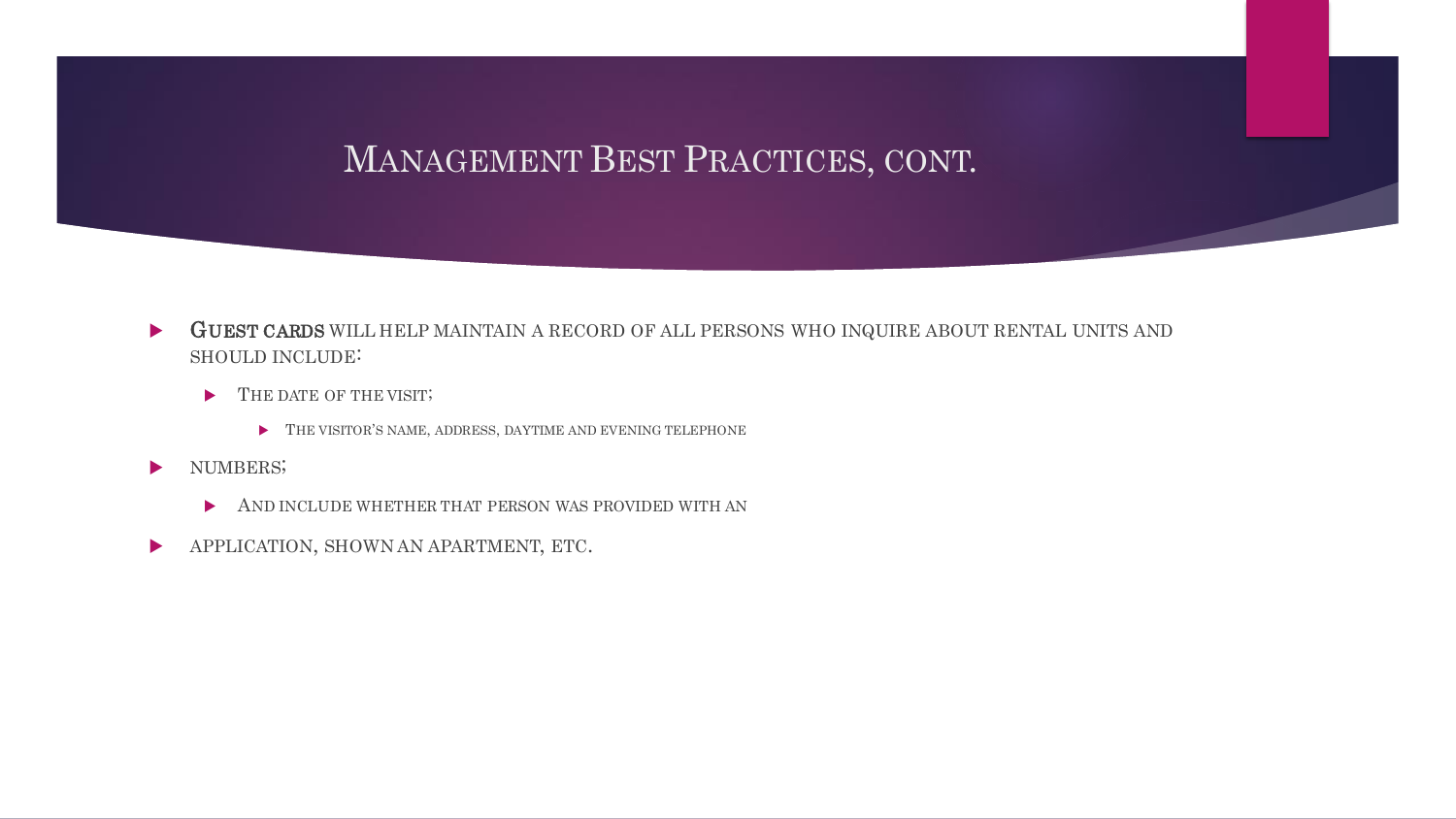- WAITING LISTS WILL HELP YOU MAINTAIN A RECORD OF ALL PERSONS WHO INQUIRE ABOUT RENTAL UNITS AND ARE INFORMED THAT THERE ARE NO CURRENT VACANCIES. THIS LIST SHOULD INCLUDE:
	- THE DATE OF THE VISIT OR TELEPHONE CALL;
		- THE VISITOR'S OR CALLER'S NAME, ADDRESS, DAYTIME AND EVENING
- TELEPHONE NUMBERS;
	- THE DATE THE PERSON WISHES TO MOVE; AND
	- ANY OTHER RELEVANT INFORMATION, SUCH AS A PREFERENCE REGARDING THE NUMBER OF BEDROOMS.
- THIS LIST SHOULD ALSO NOTE THE DATE, TIME AND EMPLOYEE WHO INFORMED PERSONS ON THE WAITING LIST OF VACANCIES AND THE MANNER AND NUMBER IN WHICH EACH ATTEMPT WAS MADE.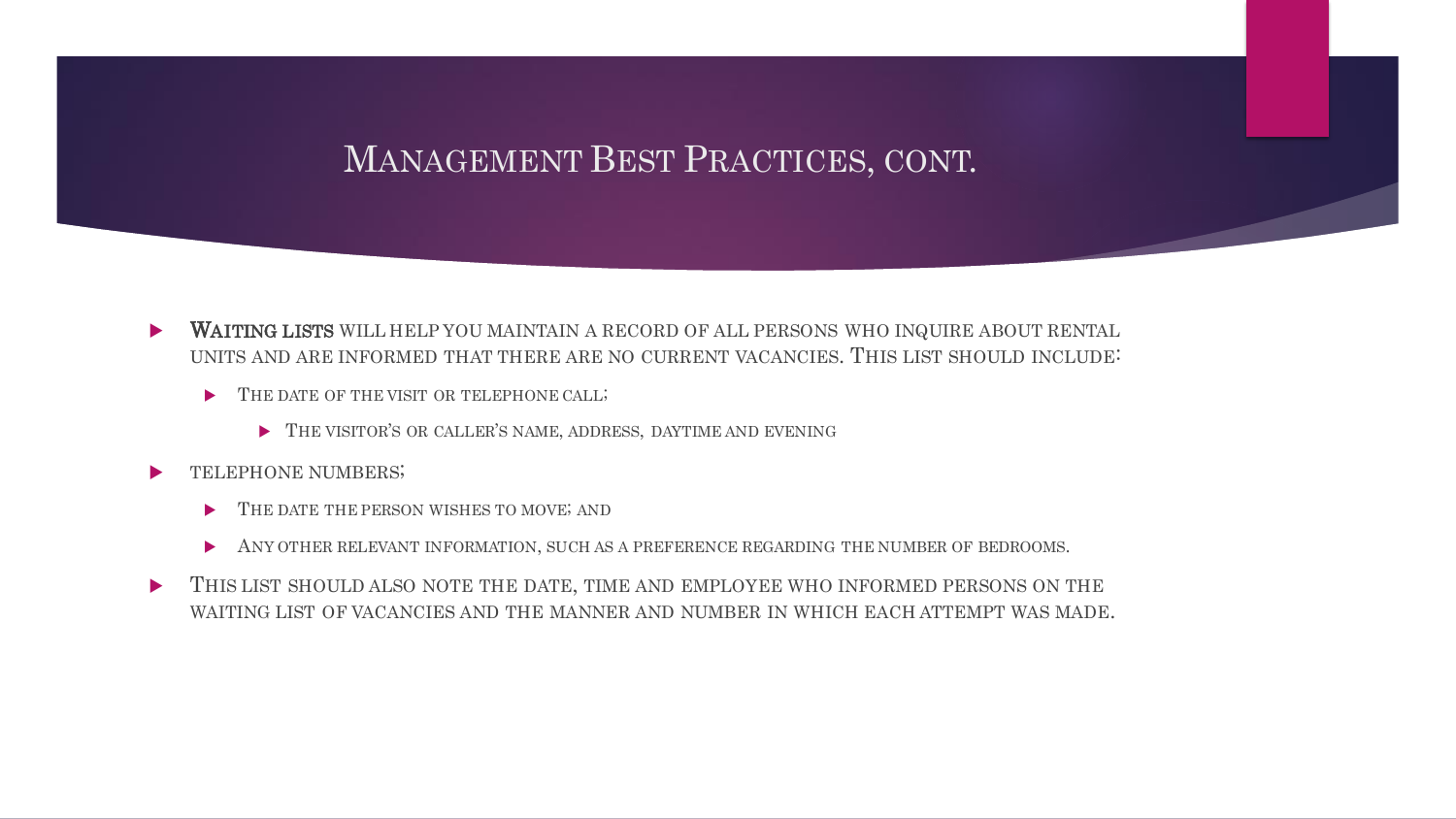#### **RENTALAPPLICATION LOGS WILL HELP TO MAINTAIN A DAILY RECORD OF:**

- **APPLICANT'S NAME;** 
	- $\blacktriangleright \quad \text{WHERE THE APPLICATION WAS APPROVED OR REJECTED};$
	- FIFE BUILDING AND UNIT NUMBER OCCUPIED FOR EACH APPROVED
- TENANT; AND
	- A DETAILED EXPLANATION FOR ALL REJECTED APPLICANTS.